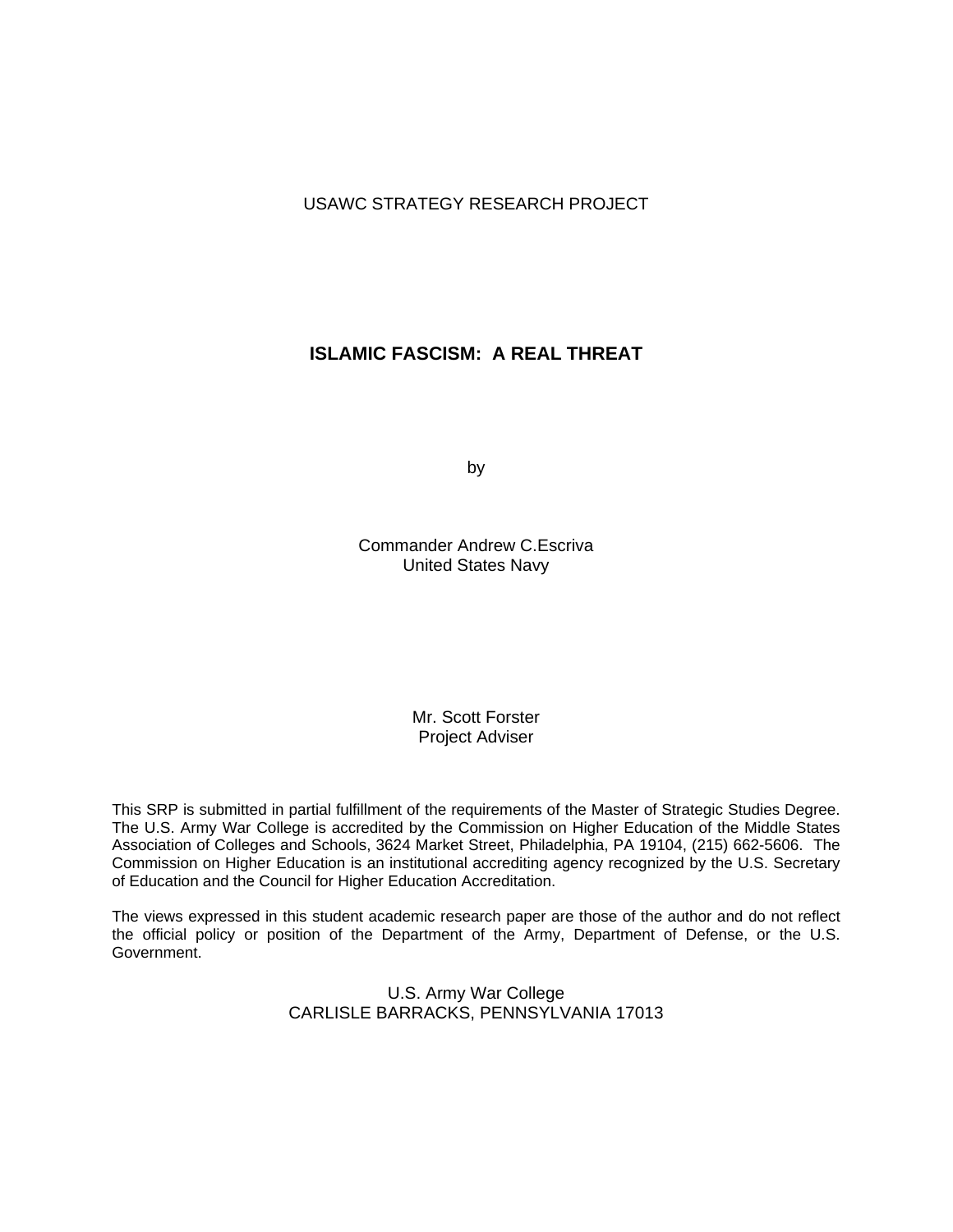| <b>Report Documentation Page</b>                                                                                                                                                                                                                                                                                                                                                                                                                                                                                                                                                                                                                                                                                                                                                                                                                                   |                             |                                  |                                  | Form Approved<br>OMB No. 0704-0188                 |                           |
|--------------------------------------------------------------------------------------------------------------------------------------------------------------------------------------------------------------------------------------------------------------------------------------------------------------------------------------------------------------------------------------------------------------------------------------------------------------------------------------------------------------------------------------------------------------------------------------------------------------------------------------------------------------------------------------------------------------------------------------------------------------------------------------------------------------------------------------------------------------------|-----------------------------|----------------------------------|----------------------------------|----------------------------------------------------|---------------------------|
| Public reporting burden for the collection of information is estimated to average 1 hour per response, including the time for reviewing instructions, searching existing data sources, gathering and<br>maintaining the data needed, and completing and reviewing the collection of information. Send comments regarding this burden estimate or any other aspect of this collection of information,<br>including suggestions for reducing this burden, to Washington Headquarters Services, Directorate for Information Operations and Reports, 1215 Jefferson Davis Highway, Suite 1204, Arlington<br>VA 22202-4302. Respondents should be aware that notwithstanding any other provision of law, no person shall be subject to a penalty for failing to comply with a collection of information if it<br>does not display a currently valid OMB control number. |                             |                                  |                                  |                                                    |                           |
| <b>1. REPORT DATE</b>                                                                                                                                                                                                                                                                                                                                                                                                                                                                                                                                                                                                                                                                                                                                                                                                                                              |                             | 2. REPORT TYPE                   |                                  | <b>3. DATES COVERED</b>                            |                           |
| <b>30 MAR 2007</b>                                                                                                                                                                                                                                                                                                                                                                                                                                                                                                                                                                                                                                                                                                                                                                                                                                                 |                             | <b>Strategy Research Project</b> |                                  | 00-00-2006 to 00-00-2007                           |                           |
| <b>4. TITLE AND SUBTITLE</b>                                                                                                                                                                                                                                                                                                                                                                                                                                                                                                                                                                                                                                                                                                                                                                                                                                       |                             |                                  |                                  | <b>5a. CONTRACT NUMBER</b>                         |                           |
| <b>Islamic Fascism A Real Threat</b>                                                                                                                                                                                                                                                                                                                                                                                                                                                                                                                                                                                                                                                                                                                                                                                                                               |                             |                                  | 5b. GRANT NUMBER                 |                                                    |                           |
|                                                                                                                                                                                                                                                                                                                                                                                                                                                                                                                                                                                                                                                                                                                                                                                                                                                                    |                             |                                  | 5c. PROGRAM ELEMENT NUMBER       |                                                    |                           |
| 6. AUTHOR(S)<br><b>Andrew Escriva</b>                                                                                                                                                                                                                                                                                                                                                                                                                                                                                                                                                                                                                                                                                                                                                                                                                              |                             |                                  | 5d. PROJECT NUMBER               |                                                    |                           |
|                                                                                                                                                                                                                                                                                                                                                                                                                                                                                                                                                                                                                                                                                                                                                                                                                                                                    |                             |                                  | <b>5e. TASK NUMBER</b>           |                                                    |                           |
|                                                                                                                                                                                                                                                                                                                                                                                                                                                                                                                                                                                                                                                                                                                                                                                                                                                                    |                             |                                  |                                  | 5f. WORK UNIT NUMBER                               |                           |
| 7. PERFORMING ORGANIZATION NAME(S) AND ADDRESS(ES)<br>U.S. Army War College, Carlisle Barracks, Carlisle, PA, 17013-5050                                                                                                                                                                                                                                                                                                                                                                                                                                                                                                                                                                                                                                                                                                                                           |                             |                                  |                                  | 8. PERFORMING ORGANIZATION<br><b>REPORT NUMBER</b> |                           |
| 9. SPONSORING/MONITORING AGENCY NAME(S) AND ADDRESS(ES)                                                                                                                                                                                                                                                                                                                                                                                                                                                                                                                                                                                                                                                                                                                                                                                                            |                             |                                  | 10. SPONSOR/MONITOR'S ACRONYM(S) |                                                    |                           |
|                                                                                                                                                                                                                                                                                                                                                                                                                                                                                                                                                                                                                                                                                                                                                                                                                                                                    |                             |                                  |                                  | 11. SPONSOR/MONITOR'S REPORT<br>NUMBER(S)          |                           |
| 12. DISTRIBUTION/AVAILABILITY STATEMENT<br>Approved for public release; distribution unlimited                                                                                                                                                                                                                                                                                                                                                                                                                                                                                                                                                                                                                                                                                                                                                                     |                             |                                  |                                  |                                                    |                           |
| <b>13. SUPPLEMENTARY NOTES</b>                                                                                                                                                                                                                                                                                                                                                                                                                                                                                                                                                                                                                                                                                                                                                                                                                                     |                             |                                  |                                  |                                                    |                           |
| 14. ABSTRACT<br>See attached.                                                                                                                                                                                                                                                                                                                                                                                                                                                                                                                                                                                                                                                                                                                                                                                                                                      |                             |                                  |                                  |                                                    |                           |
| <b>15. SUBJECT TERMS</b>                                                                                                                                                                                                                                                                                                                                                                                                                                                                                                                                                                                                                                                                                                                                                                                                                                           |                             |                                  |                                  |                                                    |                           |
| 16. SECURITY CLASSIFICATION OF:                                                                                                                                                                                                                                                                                                                                                                                                                                                                                                                                                                                                                                                                                                                                                                                                                                    |                             |                                  | <b>17. LIMITATION OF</b>         | 18. NUMBER                                         | 19a. NAME OF              |
| a. REPORT<br>unclassified                                                                                                                                                                                                                                                                                                                                                                                                                                                                                                                                                                                                                                                                                                                                                                                                                                          | b. ABSTRACT<br>unclassified | c. THIS PAGE<br>unclassified     | <b>ABSTRACT</b>                  | OF PAGES<br>22                                     | <b>RESPONSIBLE PERSON</b> |

**Standard Form 298 (Rev. 8-98)**<br>Prescribed by ANSI Std Z39-18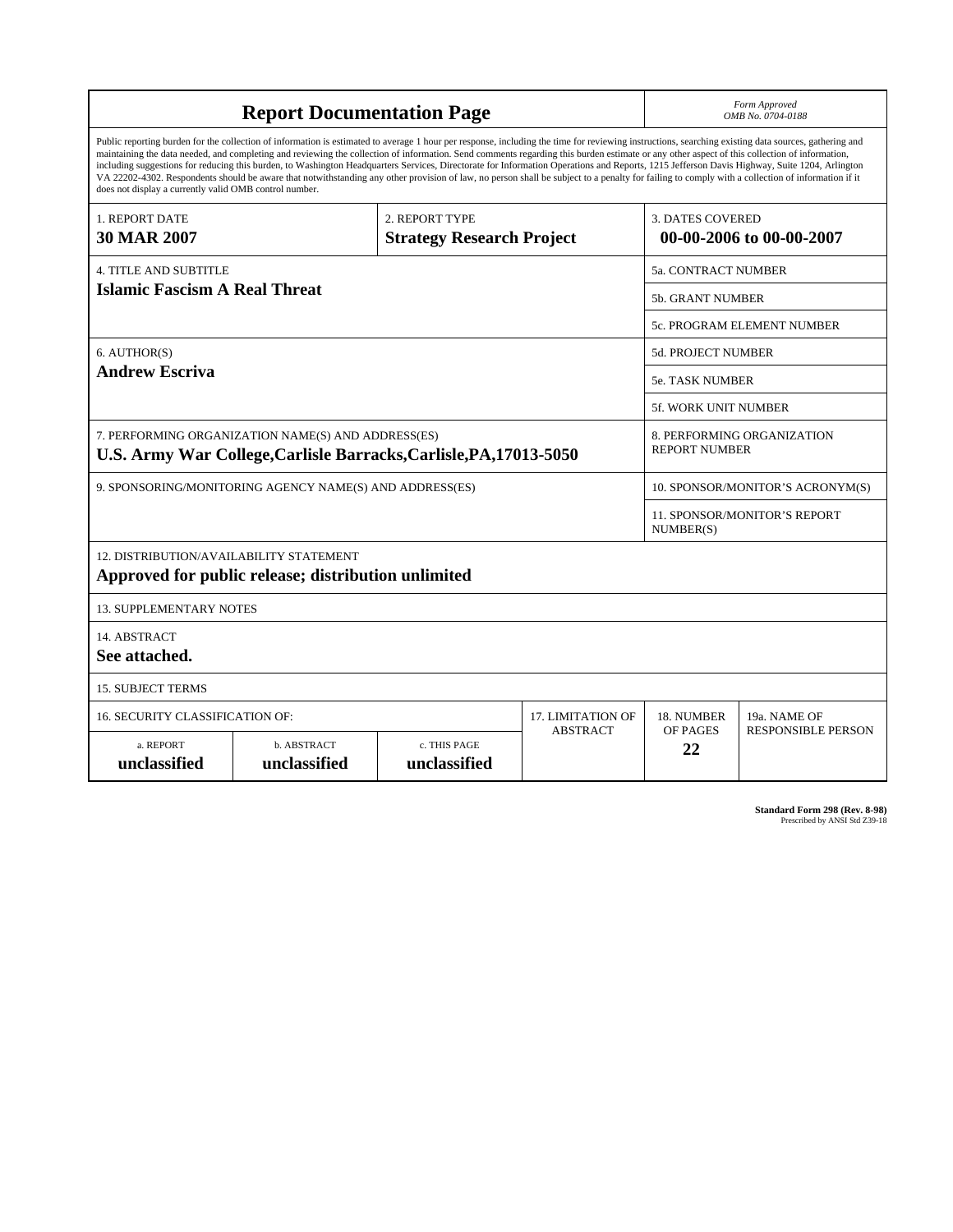# **ABSTRACT**

| AUTHOR:                | Commander Andrew C. Escriva      |                   |           |  |  |
|------------------------|----------------------------------|-------------------|-----------|--|--|
| TITLE:                 | Islamic Fascism: A Real Threat   |                   |           |  |  |
| FORMAT:                | <b>Strategy Research Project</b> |                   |           |  |  |
| DATE:                  | 08 March 2007                    | WORD COUNT: 5,380 | PAGES: 22 |  |  |
| <b>KEY TERMS:</b>      | Terrorism, Middle East           |                   |           |  |  |
| <b>CLASSIFICATION:</b> | Unclassified                     |                   |           |  |  |

The U.S. military is currently engaged in multiple campaigns against non-state entities throughout the world. "Islamic Fascists" are widely recognized as the U.S.'s enemy in the "War on Terror." This project examines the professed ideology of the current jihadist movement as well as historical, philosophical and ideological similarities between the extremists currently engaged in a campaign against western culture and the non-communist authoritarian regimes in Europe prior to and during World War II. The research reveals significant commonality between the movements and may show some insight into the movement's motivations and objectives.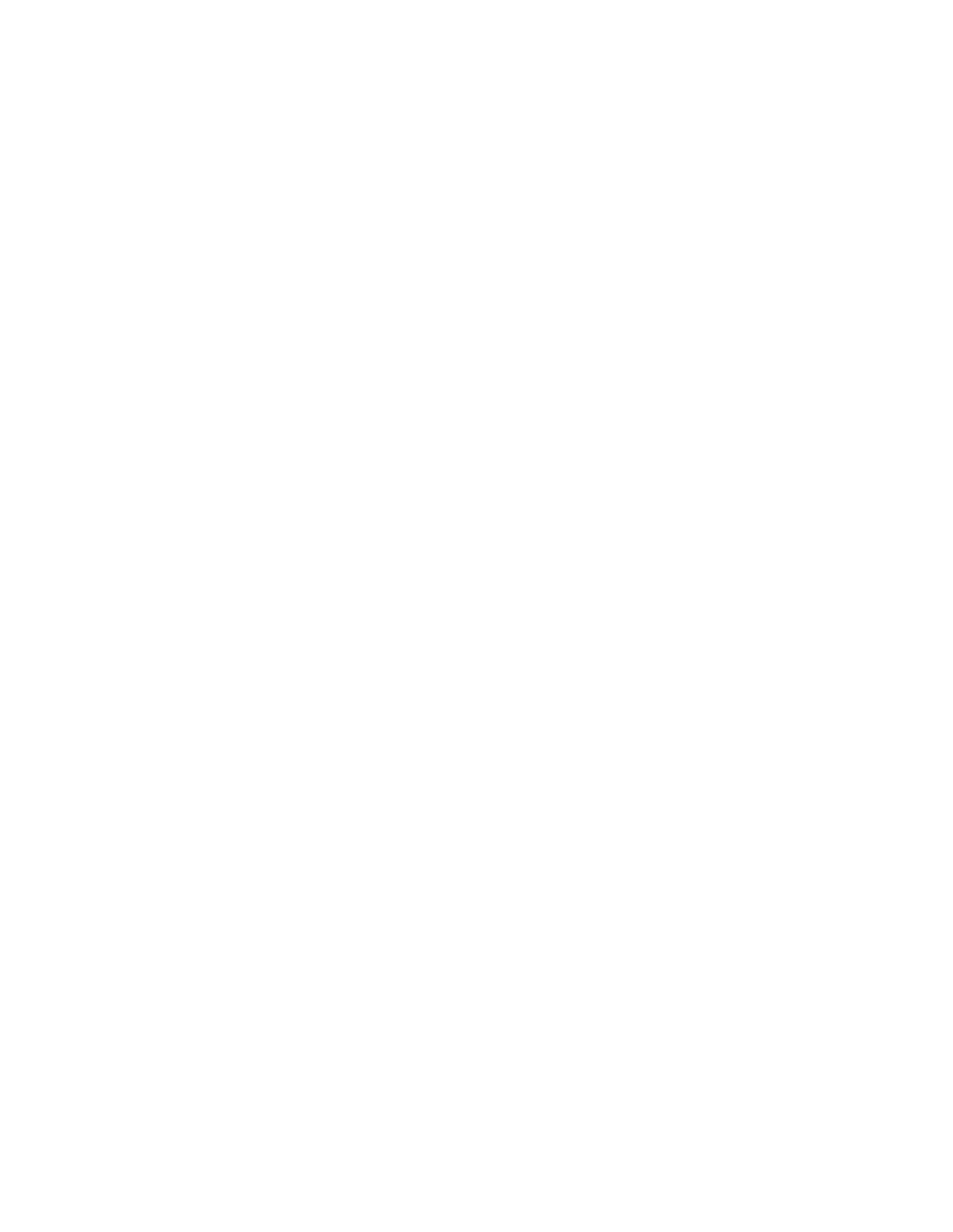# ISLAMIC FASCISM: A REAL THREAT

# More Than a Buzzword

Current problem: Islamist extremists are waging war on western culture and like in 1939 we fail to recognize the threat in front of us. The Islamist extremists share historical and ideological ties with previous fascist movements.

It is difficult to "wake-up the west" to understand the threat that is no longer at our doorstep but penetrating our society and way of life with the inculcated intent of either converting or killing us. This sleepwalking is aided by those who dismiss the threat before us.

Addressing the University of Michigan in 2003, film maker Michael Moore opined: "There is no terrorist threat to the United States. Yes there have been horrific acts of terrorism. Yes there will be terrorist acts again. That doesn't mean there is some massive terrorist threat."  $^1$ 

In November 2006, United States Central Command's General John Abizaid addressed the Kennedy School of Government at Harvard University with:

We must defeat the extremism of bin Laden and his associated movement. It's murderous. It's ruthless. It's very capable. It's got strength as a network unlike any non-state actor has ever seen before. We've got to defeat it, Think of it as an opportunity to confront Fascism in 1920 if only we'd had the guts to do it then. I believe that if we don't have guts enough to confront this ideology today we will move toward World War Three tomorrow.<sup>2</sup>

Columnist J.D. Henderson rigorously criticized Abizaid and those who liken Al Qaeda and other Islamist extremists to Hitler and ideologically similar fascists of the World War II and prior period.<sup>3</sup> Henderson's criticism seems similar to those who didn't take seriously the threat of Hitler and his fringe-extremists in the 1920's and considered Winston Churchill a saber-rattling alarmist for criticizing Neville Chamberlain prior to World War II.

Those who dismiss very real threats much the same way the proverbial ostrich dismisses threats from its predators will be referred to as dismissives for this paper.

Spain's former president, Jose Maria Aznar recognizes the long term nature of the threat Islamist extremists pose to western civilization. $4$  His wake up call addressed to Georgetown University in September 2004 received little attention. Aznar references Sun Tzu and implores the west to understand the threat it faces and know its enemy. Part of Aznar's treatise states that in order to succeed in the war against extremists, the west must realize that it is in fact engaged in a war. <sup>5</sup>

In order to contend with a threat, one must first recognize a threat exists, identify it, and then analyze it.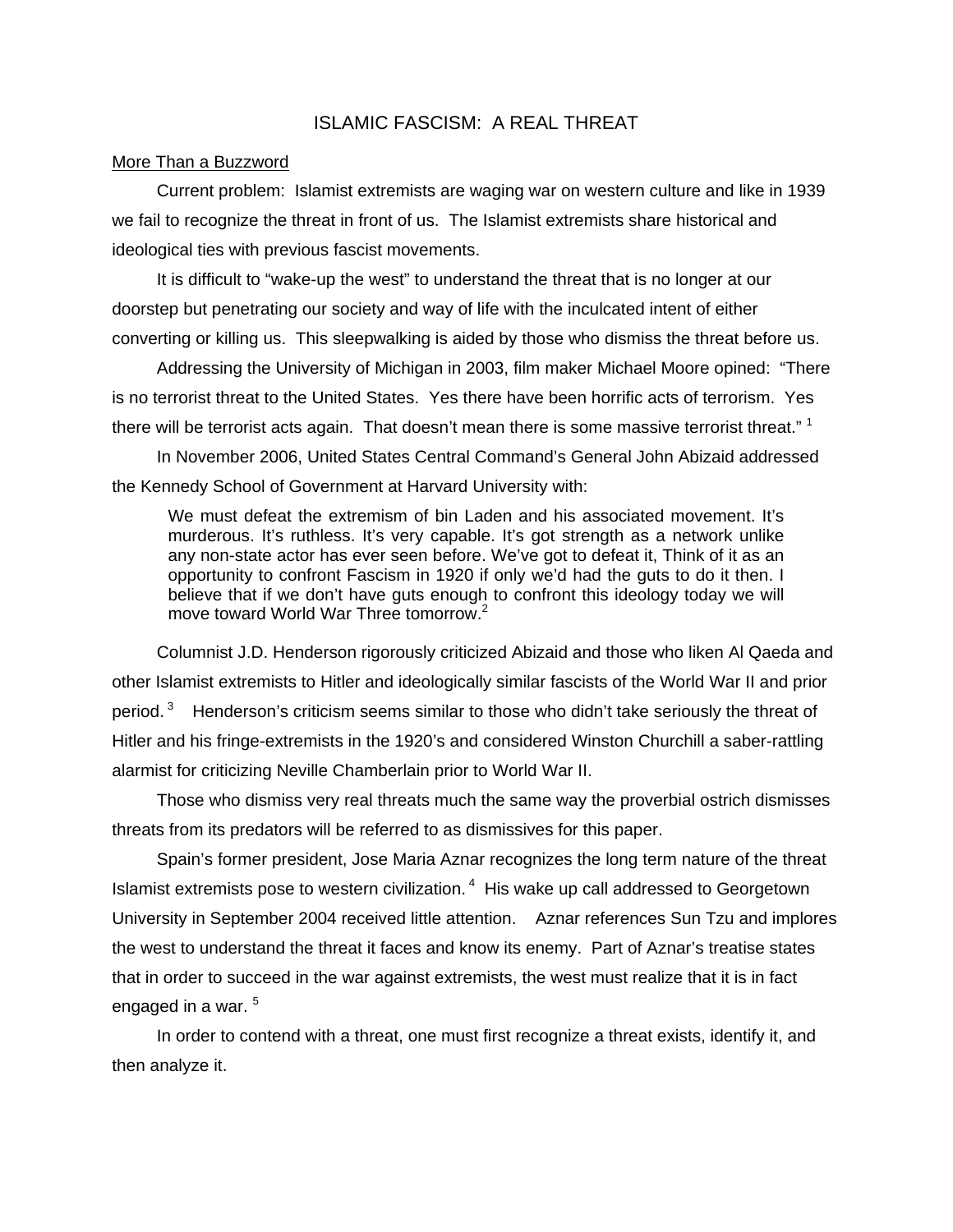All other factors being equal, people who fail to recognize that a threat exists are more likely to be vulnerable to it. This vulnerability is what makes dismissive ideology another significant threat to western civilization.

# Historical Perspective

### German Fascist Beliefs

The strictest definition of fascism restricts the term's use to just the Italian political party which emerged prior to World War II. $^6$  This paper will use a more liberal definition which includes ideologically similar movements including the German Nazi Party of the 1920s, 30s and 40s.

The German fascists were far more racist than Italian Fascists.<sup>7</sup> They believed in authoritarianism where the state dominated many facets of society. They displayed many socialist aspects. A common factor of many fascists of various nationalities is their propensity to follow the charismatic leader who puts a face on the movement.

The German fascists sought homogeneity. In addition to internal ethnic, political, and philosophical cleansing in their homeland, they felt dissatisfaction with existing political borders and acted to achieve a union of all Germans in a greater Germany. These fascists desired to keep close hold of the elements of power which directed the course of society and barred non-Germans from influence.<sup>8</sup> After establishing the Reich, German fascists became less tolerant of diversity and more rigorously persecuted those with divergent characteristics and views.

German Fascists were opportunists who favored action over dogma. Although the Third Reich widely distributed its leader's manifesto, Mien Kampf, many party activists privately admitted to not reading it.<sup>9</sup>

Like current Islamist extremists, the German fascists claimed to elevate women to exalted roles, but relegated women to family roles. They also denounced cultures which held women as sex objects.<sup>10</sup>

Those who sought ideological proliferation focused toward youth. Universities were cultural breeding grounds.<sup>11</sup> Once in power, the regime started early to indoctrinate children. Youth groups and school curriculums included in ideological education.

Like the Moslem Brotherhood and other radical Islamist movements, people of all social status were represented in the German fascist movement.<sup>12</sup>

Prior to assuming control, fascists were able to intimidate philosophically opposing actors. In addition to attacking culturally heterogeneous segments of society, they also attacked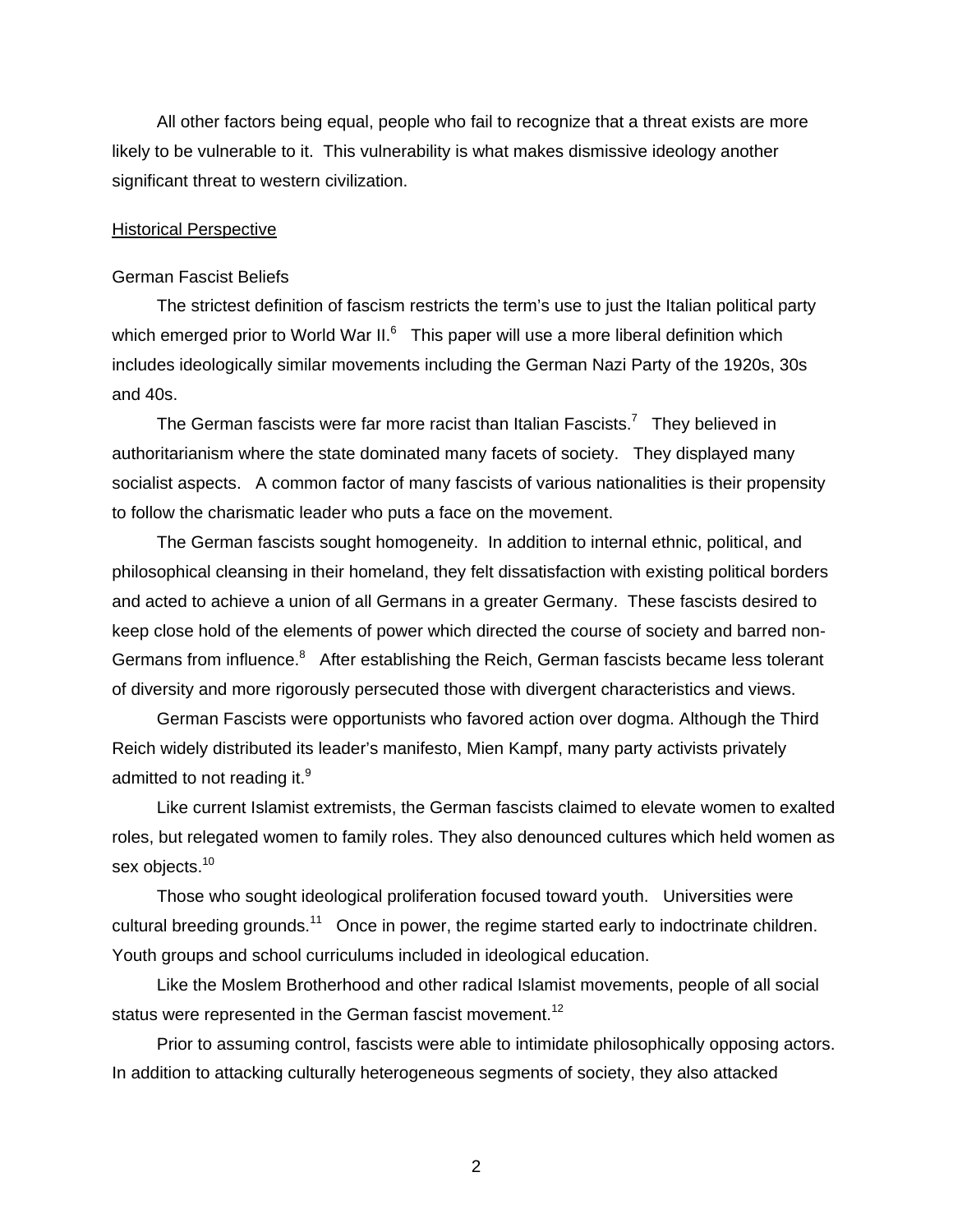divergent philosophy. In May 1933 student demonstrations burned works which they considered "un-German" which were contrary to Fascist ideology.13

# Fascist Checklist

Based on his research of traditional fascist movements, Robert Paxton offers a checklist of characteristics common to fascist movements. Across the board, fascist movements tend to:

Sense of overwhelming crisis beyond traditional solutions

Primacy of the group to which one's duties are superior to every right, whether collective or individual and subordination of the individual to it.

Belief that the group is a victim, a sentiment that justifies any action sans moral or legal limits against its enemies internal and external.

Dread of the group's decline under the corrosive effects of individualistic liberalism, class conflict and alien influence.

The need for closer integration of a purer community by consent if possible or by exclusionary violence if necessary.

The need for authority by natural chiefs culminating in a chieftain who is capable of incarnating the group's destiny.

The beauty of violence and the efficacy of will when they are devoted to the group's success.

The right of the chosen people to dominate others without restraint from any kind of human or divine law, right being decided by the sole criterion of the group's prowess within a Darwinian struggle.14

Considering the above description of German fascists and Paxton's checklist, subsequent sections of this paper will describe current radical Islamist movements. The similarities between historical fascists and Islamist extremists will show striking similarities.

# Relationship Between Nazi & Earlier Islamic Fascists

# Mufti of Palestine

A mufti is an Islamic scholar who is an interpreter or expounder of Islamic law (Sharia), capable of issuing fataawa<sup>15</sup> (plural of "fatwa" or non-binding legal opinion on Sharia)<sup>16</sup>.

Mohammad Amin al-Husayni was born in Jerusalem and studied Islamic Law at Al-Azhar University in Cairo.<sup>17</sup> He fled to Syria after the Nebi Musa Riots 04 to 07 April 1920 during which several people were killed and the Jewish Quarter was ransacked.<sup>18</sup> Among their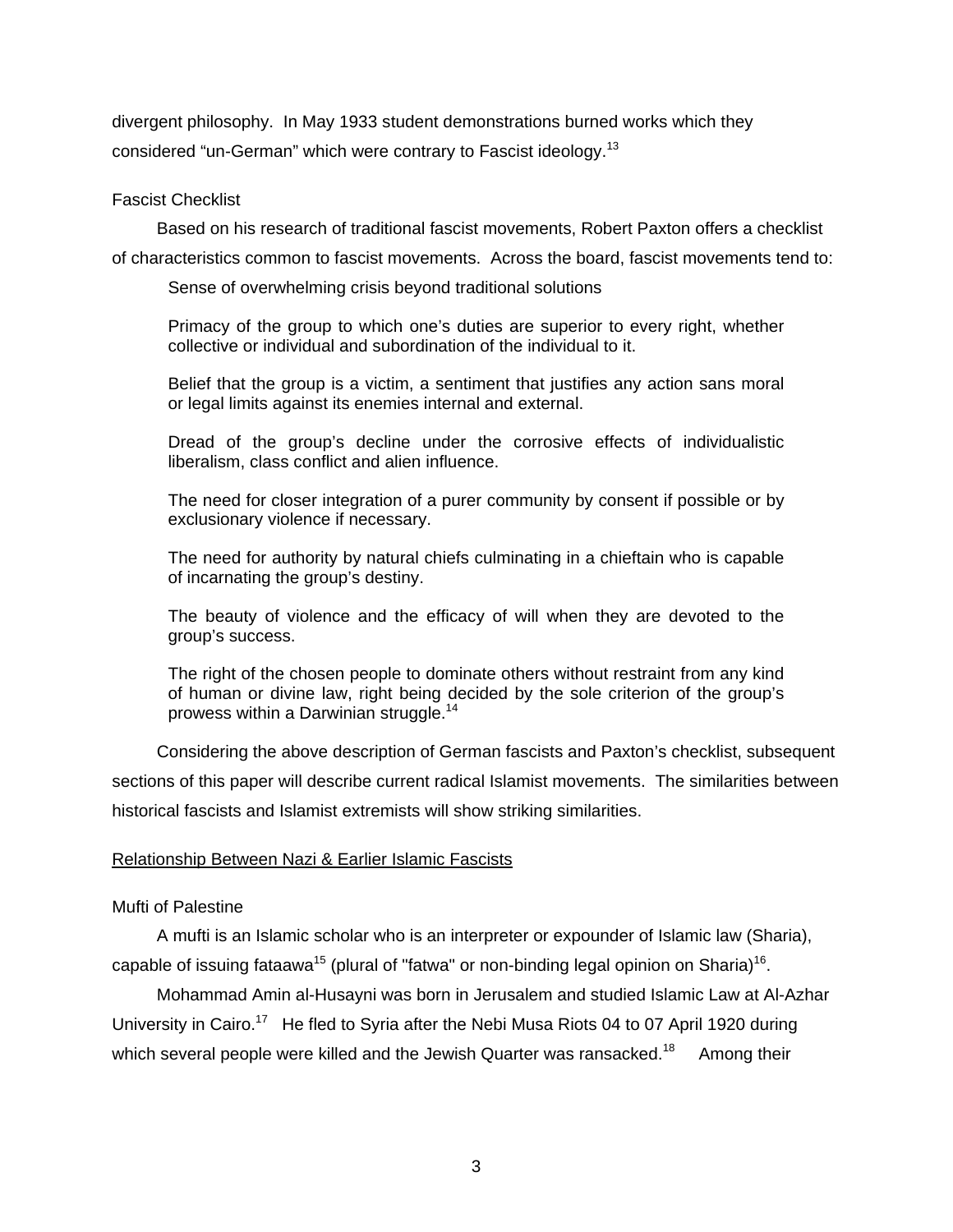desires, the protesters sought a unified Palestine and Syria. While in Syria, the British authority in Palestine sentenced al-Husayni to prison in absentia for instigating the 1920 Palestine Riots.

In 1921 Herbert Samuel, the British High Commissioner of Palestine replaced the recently deceased Mufti of Palestine with his brother Mohammad Amin al-Husayni naming him the Grand Mufti of Palestine. The Husayni clan held the Mufti of Jerusalem title for many generations.<sup>19</sup> Overlooking his youth, radical tendencies and incomplete education by pardoning al-Husayni, Samuel made a cultural concession to the local populace.<sup>20</sup>

Husayni had an extensive anti-Semitic and pan-Arab history. He helped organize a society called al-Nadia-al-Arabi, the Arab club, which had anti-Semitic tendencies.<sup>21</sup> Prior to his Palestinian Nationalist phase, Al-Husayni supported those who would solidify Greater Syria as a Pan-Arab state.<sup>22</sup>

Al-Husayni's early support of pan-Arab nationalism demonstrates that Palestinian Nationalism is a relatively recent phenomena compared to ethnocentrism and anti-Semitism.

In 1936, al-Husayni helped found the Arab High Committee, which claimed to seek Arab independence. The committee's activities subsequently morphed into riots and rebellion against British rule in Palestine, and eventually were financed largely by Hitler's Germany.<sup>23</sup> Husayni et al acted violently to protest British rule and Jewish immigration. Since at least 1937 al-Husayni sought a relationship with Hitler's Germany.<sup>24</sup> In 1937 he visited the German Consul General in Palestine and in 1938, the German fascists started providing greater military and financial supplies to Husayni's Palestinian Arabs.

When the British suppressed the rebellion, Husayni and the other ring leaders fled to exile. The Mufti fled to Haram and then to Lebanon. In 1939 he relocated to Iraq where he enjoyed a high level of influence. In Iraq he stirred pro-Axis sentiments and called for jihad against Britain and her allies. Extremely enthusiastic in his pro-Axis support, Husayni advertised Germany as the savior of the Moslem world and Hitler as a descendant of the Prophet.<sup>25</sup>

King Farouk hosted Italian radio technicians and equipment to relay intelligence to the Axis. $^{26}$ 

15 April 1941 King Farouk wrote a letter to Hitler seeking cooperation, 30 April, Hitler responded in a supportive manner and requested a confidential, trusted agent whom they agreed would be the Mufti.<sup>27</sup>

In 1941 al-Husayni issued a fatwa calling for Muslims to join in jihad against "British aggression" which targeted the Muslim world. He then went to Germany where Hitler officially received him. Al-Husayni spent the rest of the war with his allies working as a propagandist and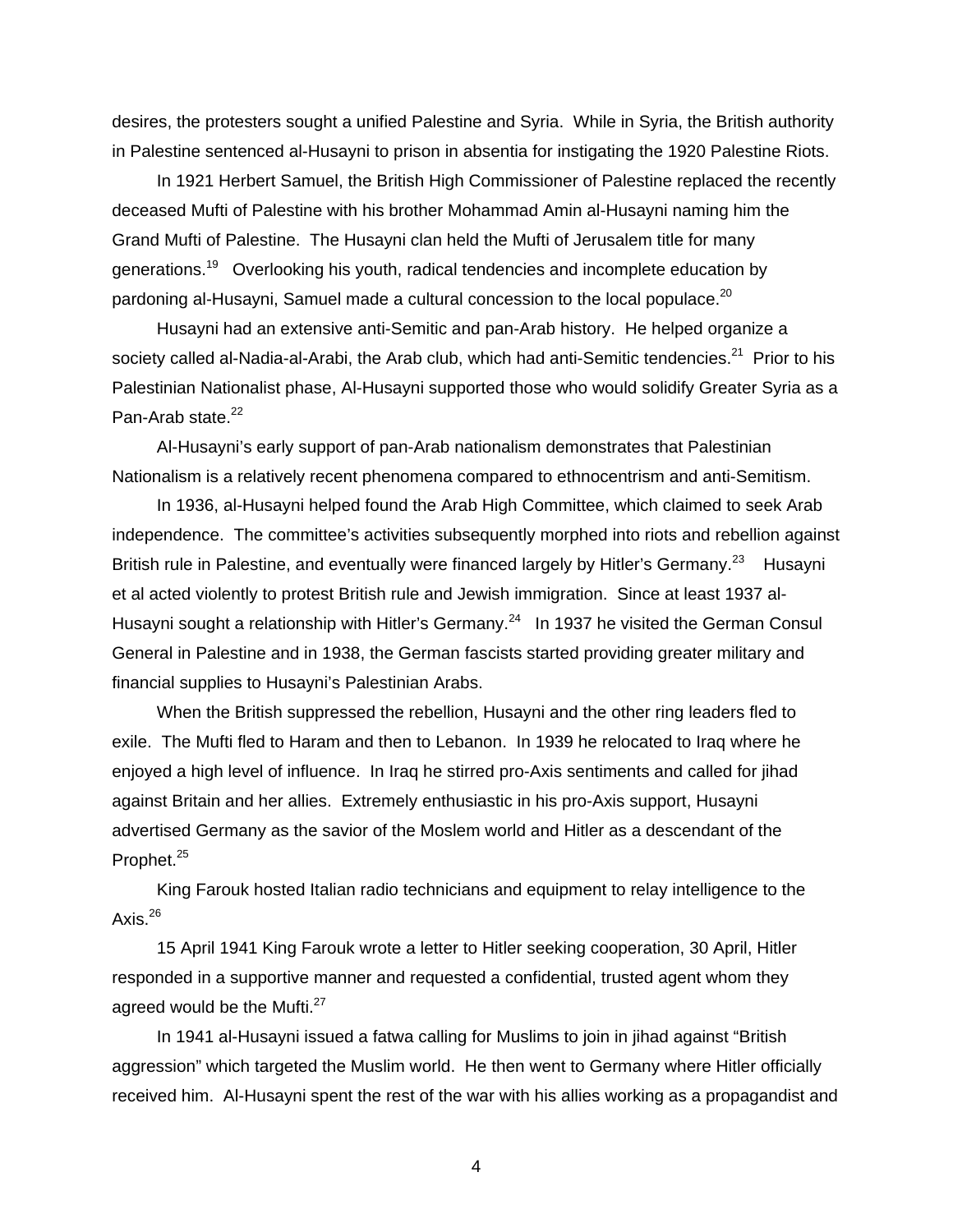recruiter. In 1943 he went to the Balkans to recruit Bosnian Muslims and raised divisions of Waffen SS and other types of army.<sup>28</sup> He also established schools to indoctrinate imams and mullahs that would accompany Muslim soldiers fighting with the Germans.<sup>29</sup>

After the war, al-Husayni was somewhat transient and eventually ended up in Egypt with asylum.

In 1948, al-Husayni, while living in Syria, was instrumental in coordinating troops to fight Zionists in Palestine and to train the Syrian army. These forces included Bosnian Muslims who had become stateless after World War II and fugitive German soldiers.<sup>30</sup>

Al-Husayni's political and military influence waned somewhat between the 1948 Palestine War and his death in Lebanon in 1974 but his followers include Yasser Arafat among others.

The Moslem Brotherhood shared a great deal with the Grand Mufti. It believed in fundamental Islam and appreciated German Fascist ideology. When Marouf Dawalibi, chieftain of the Syrian Moslem Brotherhood orchestrated al-Husayni's escape from France and possible prosecution for war crimes in 1946, he cemented their relationship.<sup>31</sup>

#### Moslem Brotherhood

The Moslem Brotherhood slogan became "Allah is our goal; the Messenger is our model; the Koran is our constitution; jihad is our means; and martyrdom in the way of Allah is our aspiration." <sup>32</sup> Variations in translation also yield: "Allah is our goal, Mohammed our leader, the Koran our law, Jihad our path, death in the service of Allah our command".  $33$  Or "The Quran is our constitution. The prophet is our guide; and martyrdom for Allah is our greatest ambition".<sup>34</sup>

In 1928 Hassan al-Banna founded the Moslem Brotherhood. The society was a theological, political, and social organization that sought an Islamic society based on Wahhabist ideology.  $35$  The Brotherhood's stated objectives are building the Muslim individual, and family; as well as building Muslim society, the Muslim state and a Khilafa or union of Muslim states. $36$ Eventually the Brotherhood focused mostly on the political aspects of freeing the Muslim homeland of European colonialism and establishing a unified Islamic State or Caliphate.<sup>37</sup> Other facets of the Brotherhood included a network of underground cells, who secretly bought weapons, trained fighters, formed underground assassination squads, founded sleeper cells of subversive supporters in the ranks of the army and police.<sup>38</sup>

Hassan al-Banna articulated his vision with: "We want an Arabian United States with a caliphate at its head and every Arab state subscribing wholeheartedly to the Koran. We must return to the Koran, which preaches the good life, which forbids us to take bribes, to cheat, to kill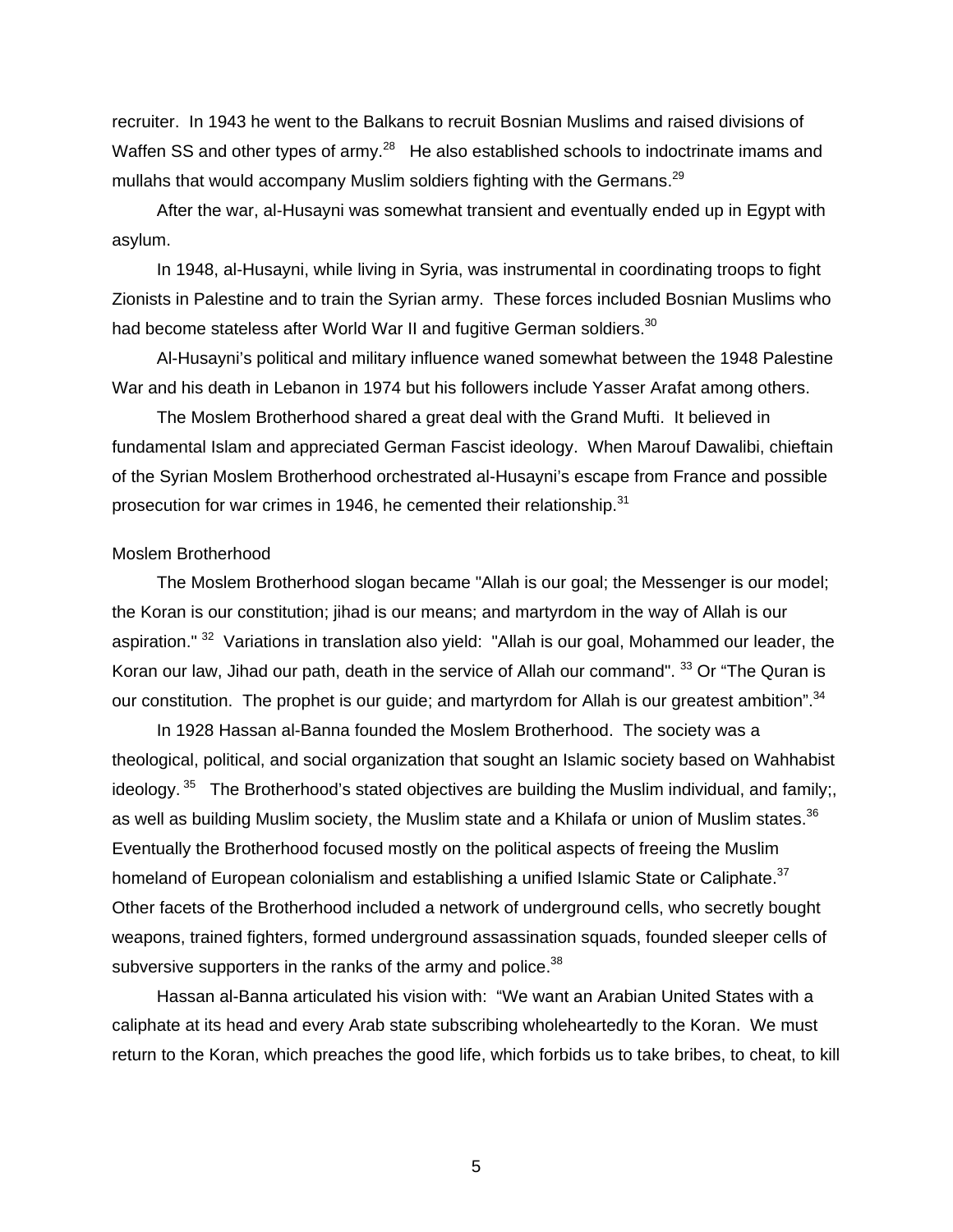one's brother. The laws of the Koran are suitable for all men at all times until the end of the world. This is the day and this is the time that the world needs Islam most."<sup>39</sup>

When World War II started, al-Banna solicited assistance from both Germany and Italy and during WWII al-Banna admired and allied himself with Hitler.<sup>40</sup> Like al-Husayni the Grand Mufti of Palestine, these Arab extremists approved of the anti-Semitic and authoritarian aspects of Nazi fascism. Al-Banna's movement even shared intelligence with the Germans during the war. $41$ 

Saleh Harb Pasha, Egypt's former minister of defense, leader of Young Muslim Association, member of the Arab League, and associate of al-Banna clearly favored German Fascist ideology when he said: "If Rommel had won, we would be independent now. If the Nazis and Fascists had won, they would have been friends to the whole Arab world. There would be no Zionist problem because there would be no Zionist Jews... or any Jews at all left."<sup>42</sup> Aboul Saud, an academic at al Anzar University encourages observors to draw parallels between Islamic Fascism and other varieties of fascism with his statement: "You might describe Mohammedanism as a religious form of state socialism. The Koran gives the state the right to nationalize industry, distribute land, or expropriate property. It grants the ruler of the state unlimited powers, so long as he does not go against the Koran. The Koran is our personal as well as our political constitution."<sup>43</sup> Saud's use of the term state socialism seems very similar to national socialism, or Nazism.

# Stated Jihadist Ideologies

The Brotherhood: Philosophical Precursor to Al Qaeda.

Convinced of the Brotherhood's role in the assassination of Prime Minister Mahmud Nugruashi government operatives assassinated al-Banna in 1949.<sup>44</sup>

Sayid Qutb was an educator who was pursuing graduate work in the United States when al-Banna died. Prior to his American experience, Qutb was fairly progressive. Something about living and studying in the United States convinced him of the un-Islamic nature of the United States and helped turn him to radical Islam.<sup>45</sup> When he returned to Egypt, Qutb became active in the Brotherhood, eventually rising to prominence in the movement. $46$ 

Qutb was a prolific writer whose teachings are still in use among Islamist radicals. In 1965, the Egyptian government jailed Qutb along with thousands of Brotherhood members. Nasser's government hanged Qutb along with a few other primary conspirators and eventually released most of the rest of the imprisoned members.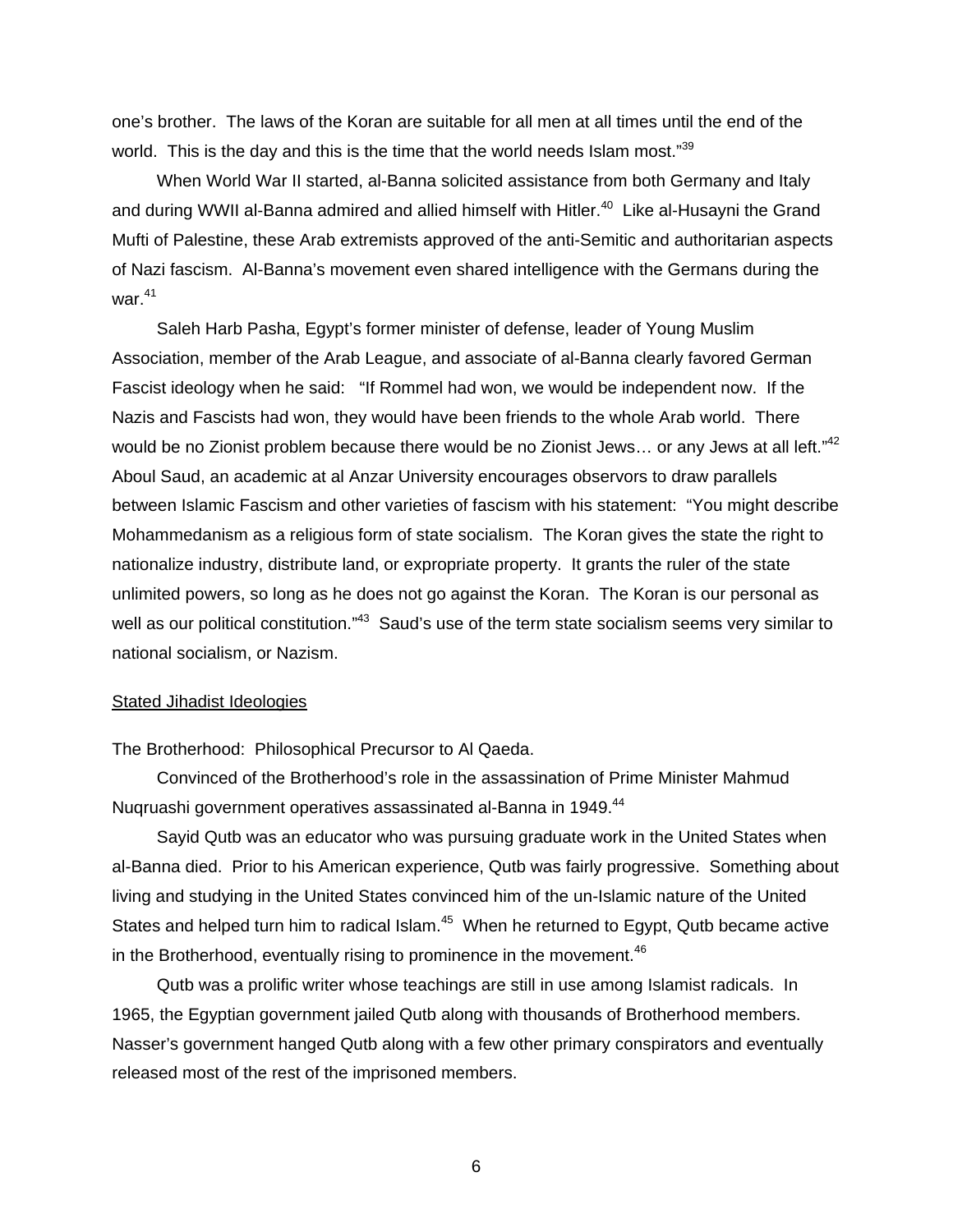## Zawahiri

Ayman al-Zawahiri was born to a prominent Egyptian family in 1951. His father was a professor at a prestigious medical school and his Great Uncle was the highly revered Grand Imam of Al-Azhar University.<sup>47</sup> He joined the Brotherhood as a teenager and in addition to his activity in the Islamist underground, he was convicted and jailed in conjunction with Sadat's assassination. Zawahiri experienced a catharsis in prison which prompted him to adopt more violent tendencies. Some apologists claim his change to more violent methodology resulted from the Egyptian's harsh treatment including torture. Another theory holds that he spent a great deal of time with violent extremist fellow prisoners.<sup>48</sup> Relatively moderate Muslims have a different perspective than do westerners. Zawahiri was convicted and jailed for storing weapons and explosives for the cells that assassinated Anwar Sadat. A long time family friend considered joining an underground group and facilitating terrorist attacks to be moderate because Zawahiri did not actually detonate bombs or fire weapons himself.<sup>49</sup>

As a physician and long term philosophical Islamist, he migrated to Pakistan to provide aide during Soviet-Afghan War. While enjoying United States support, he recognized that the United States only supported the mujahideen as a proxy against the Soviet Union. He considered the Soviet invasion as a more immediate threat to the Muslim world but the United States was just as evil and he planned to deal with it after defeating the Soviets.<sup>50</sup>

Al-Zawahiri met a fellow mujahideen named Usama bin Laden during the Soviet conflict. Although al-Zawahiri helped found Islamic Jihad to fight the Soviets, victory brought a new focus. In 1989, bin Laden founded AI Qaeda, in English: The Base.<sup>51</sup> It merged with al-Zawahiri's group and became an international network of Islamists seeking to rid Muslim lands of non-Muslim influence.<sup>52</sup>

# Usama bin Laden

Usama bin Laden was a Saudi Arabian citizen born to a fabulously wealthy, politically connected family. While working towards his degree in economics and public administration at King Abdul Aziz University in Jeddah Saudi Arabia, he became involved with the Moslem Brotherhood.<sup>53</sup> Bin Laden had gained experience with demolitions while working with the family business. In the early 1980's, he started making trips to Afghanistan and brought hundreds of tons of heavy construction equipment to support mujahideen efforts. He sponsored many projects including the construction of tunnels, roads and rudimentary hospitals.<sup>54</sup> Eventually, bin Laden became more involved in operational matters and attained a degree of celebrity. As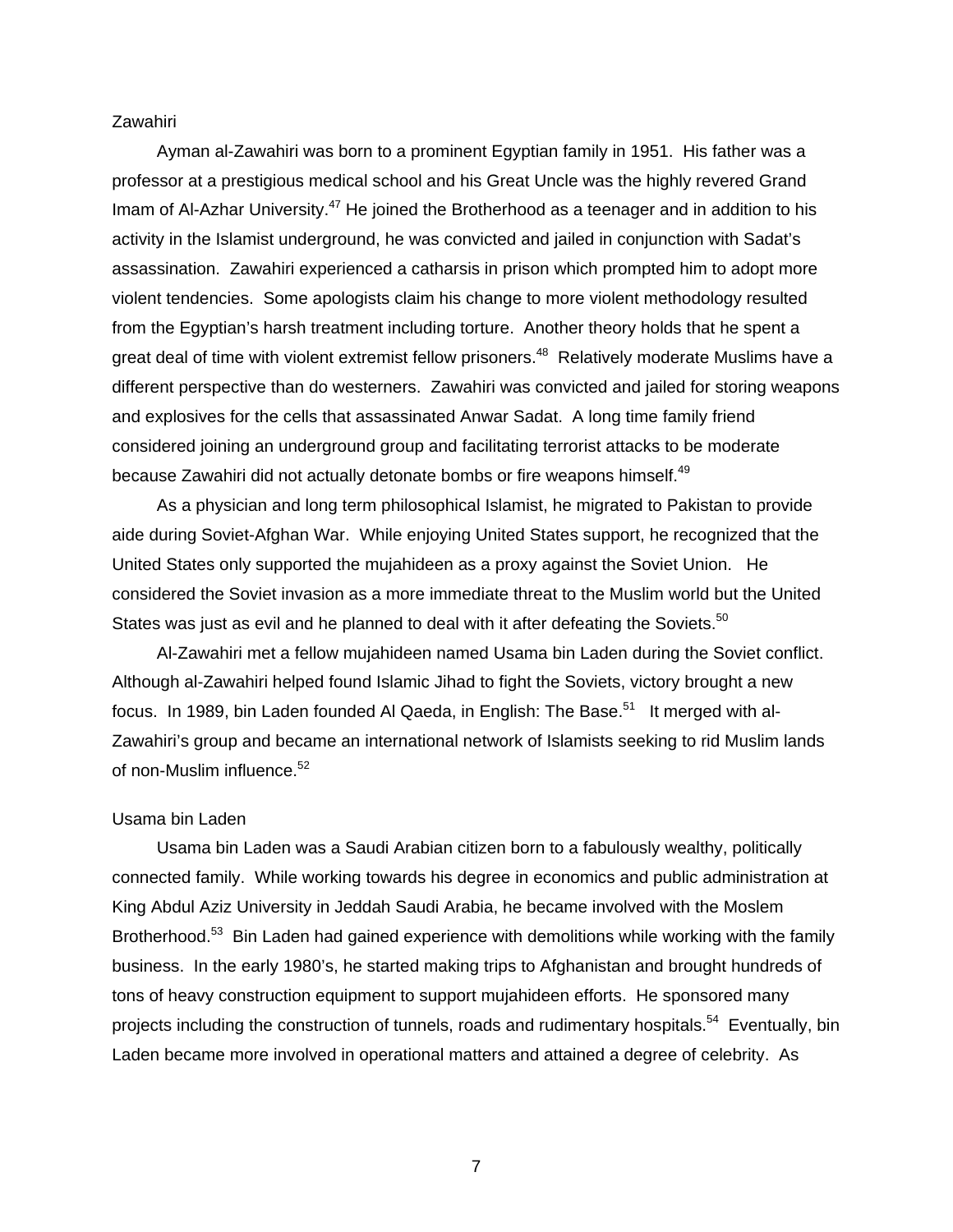mentioned, after the mujahideen defeated the Soviets, bin Laden formed Al Qaeda and changed his focus from liberating Afghanistan to fomenting animosity towards the United States.

Usama bin Laden's jihad movement seems to be motivated by grievances. He reiterates three substantive grievances and three grievances of principal<sup>55</sup>. Professor John Jandora states the substantive grievances include: United States troop presence close to Mecca and Medina in Saudi Arabia; Israeli aggression in Palestine and a western conspiracy with unfavored mid-eastern governments to undervalue oil. The principals he considers to be at odds with the west are anti-materialism, anti-elitism, and anti-civic.<sup>56</sup> All three of these principals can be tied back to his belief in Shari'ah's or Islamic law's supremacy over any legal, political, or social system devised by man.

Although he is completely devoid of theological credentials, bin Laden's fatwas recount more than a thousand years of history and animosity against all people who are not Muslim.<sup>57</sup> Bin Laden claims that his major grievance with the United States is western presence in Muslim lands, "The land of the two holy places" in particular.<sup>58</sup> He also bears great animosity towards the Saudi government because its alliance with the United States and in his opinion its abandoning Shari'ah.59

After belief, there is no duty more important than pushing the American enemy out of the holy land. $60$  Bin Laden considers any United States citizens to be legitimate targets. Even if people are not in the military or other government service, he believes that if they pay taxes or contribute to the United States economy in any way, or support the troops or government, they are adding to the United States' war making ability. He puts his own spin on proportionality and discrimination.

In 2004, the Jordanian terrorist Abu Mus'ab al-Zarqawi pledged fealty to bin Laden and Al Qaeda.<sup>61</sup> Zargawi's "Al Qaeda of the Two Rivers" (Iraq) actively targeted Shia as well as United States assets in Iraq. Bin Laden proclaimed: "If it is not possible to push back the enemy except by the collective movement of the Muslim people, then there is a duty on the Muslims to ignore the minor differences among themselves."<sup>62</sup> By ignoring bin Laden's directive, Zarqawi demonstrated the opportunistic nature of a large portion of the radical Islamist movement, that is picking and choosing only which portions of theology and doctrine that support its secular desires; and the extremely narrow focus of their thinking in that any Muslims who do not completely agree with all facets of their ideology have voided their Islamic status.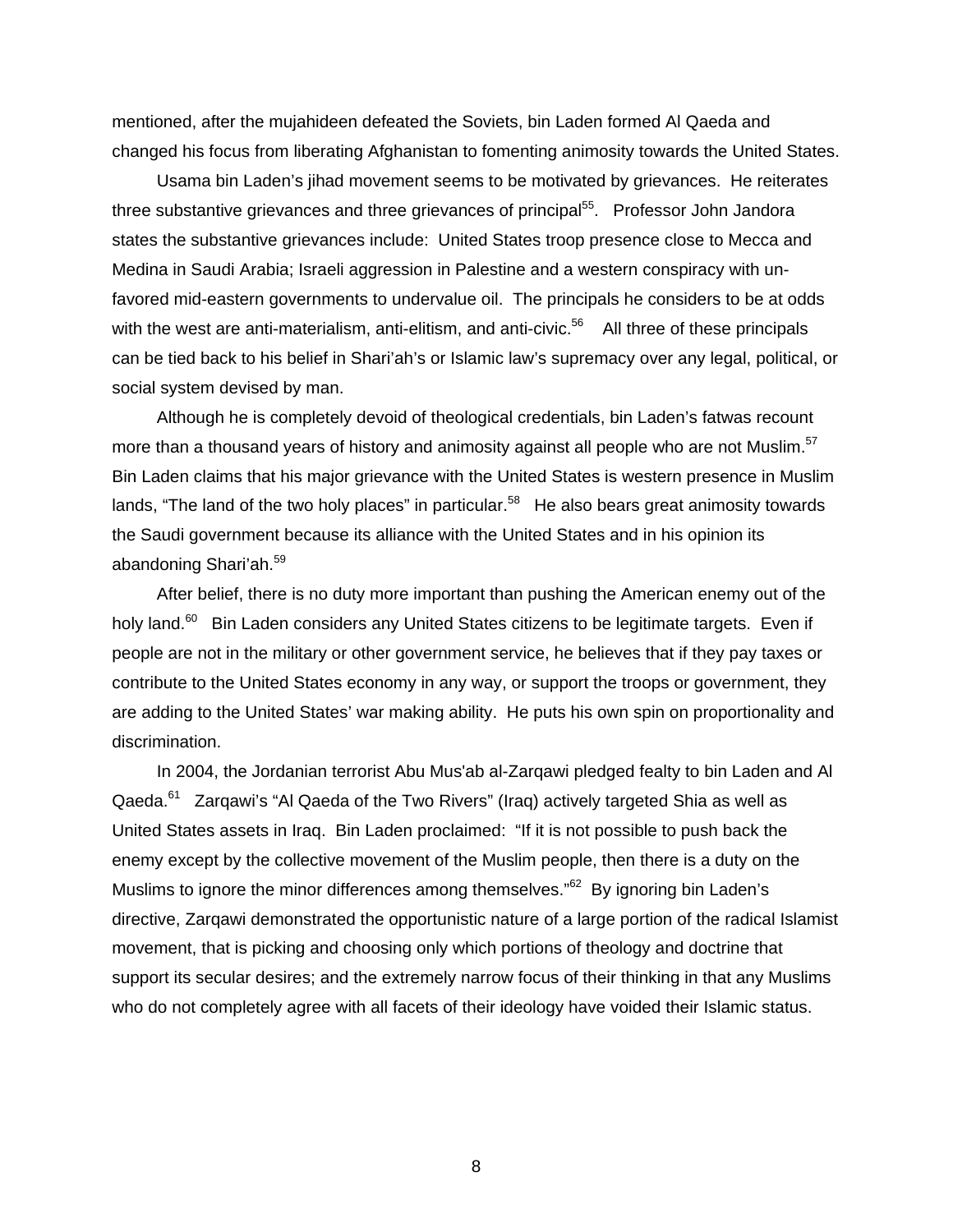### What the Quran Says

The Quran requires Muslim warriors to "Fight in the way of Allah." Among the tenants, this mandate calls for proportionality, target discrimination, humane treatment of noncombatants, and not instigating wars of aggression. $63$  Aside from passages encouraging victorious Muslims to ransom prisoners, nothing in the Quran specifically prescribes or proscribes harassing, torturing, or executing prisoners.<sup>64</sup>

Islamic Extremists approach theological doctrine the way we (United States military) approach military doctrine. They selectively employ the parts which fit the way they see conducting operations without having read it or understood the concepts ahead of time.<sup>65</sup>

Islamic fascists conveniently interpret the Quran's prohibiting offensive war and maltreatment of non-combatants by defining persecution and combatants and non-combatants in ways which suit their agenda and methodology.

Al Qaeda sympathizer Sheikh Ali Bin Khodair Al-Khodhari issued a fatwa which defined all Americans as combatants using the rational that if individuals were not serving in the military, they would participate in the economy and add to the United States' economic and military might. If that was not the case, Americans still failed to oppose the United States government and its policies thereby forfeiting their status as non-combatants.  $^{66}$ 

## **The Caliphate**

#### Actual

The historical Caliphate was an Islamic empire which spread from Spain to India. At its high water mark, the Caliphate also dominated half of France and parts of Italy. The Spaniards finally rolled the Caliphate out of Spain in 1492 and the end of World War I also brought the end of the Caliphate's remnants, the Ottoman Empire.

## As Described by Jihadist

Jihadi propagandists hold the Caliphate as a mystical golden age to which they want to return. Society, politics, and theology are rolled into one entity under the form of Islam espoused by the particular Jihadi. Jordanian Journalist Fouad Hussein details what he claims to be a long term Al Qaeda strategy in his relatively concise seven steps to a Caliphate.

**The First Phase** Known as "the awakening" -- this has already been carried out and was supposed to have lasted from 2000 to 2003, or more precisely from the terrorist attacks of September 11, 2001 in New York and Washington to the fall of Baghdad in 2003. The aim of the attacks of 9/11 was to provoke the US into declaring war on the Islamic world and thereby "awakening" Muslims. "The first phase was judged by the strategists and masterminds behind al-Qaida as very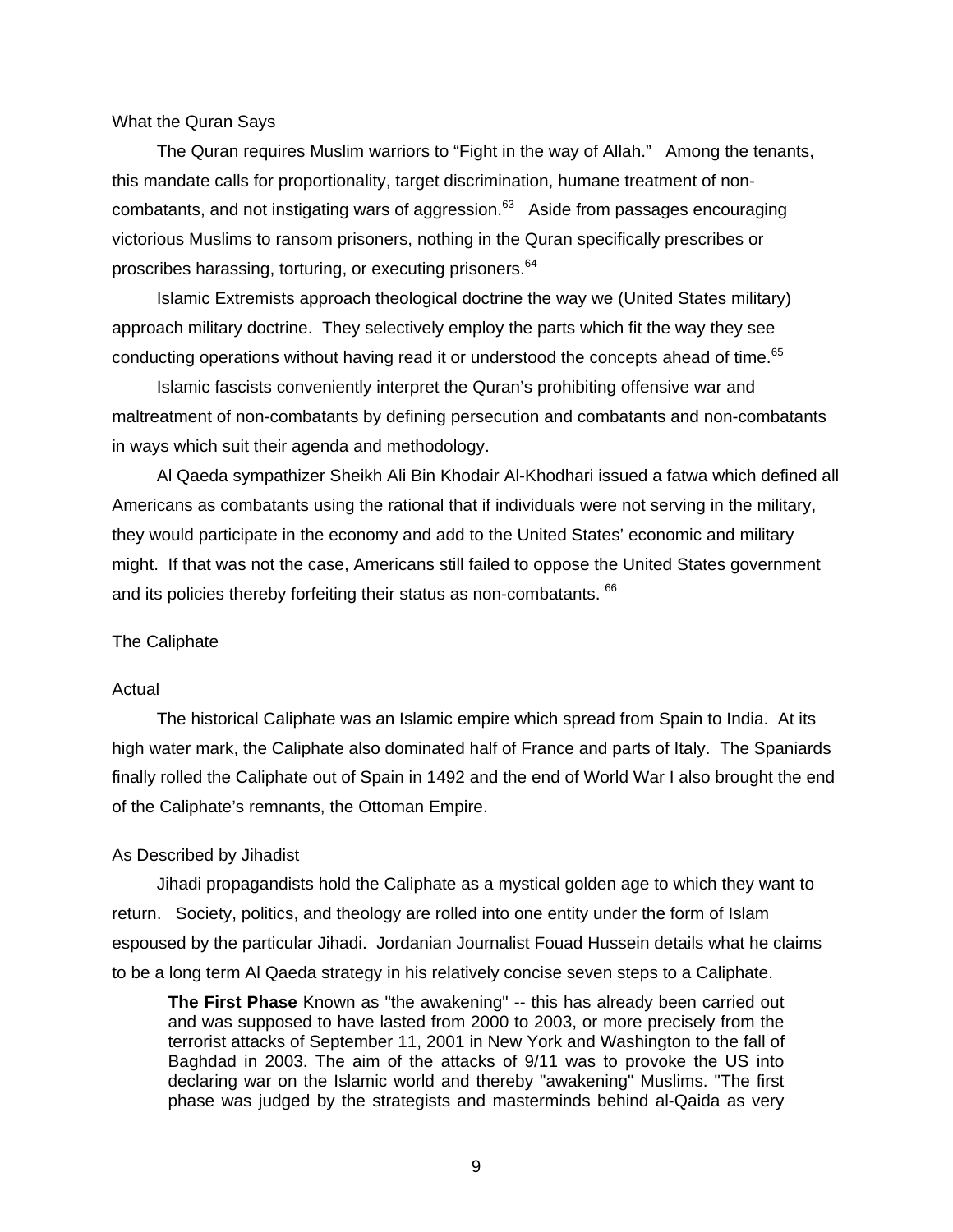successful," writes Hussein. "The battle field was opened up and the Americans and their allies became a closer and easier target." The terrorist network is also reported as being satisfied that its message can now be heard "everywhere."

**The Second Phase** "Opening Eyes" is, according to Hussein's definition, the period we are now in and should last until 2006. Hussein says the terrorists hope to make the western conspiracy aware of the "Islamic community." Hussein believes this is a phase in which al-Qaida wants an organization to develop into a movement. The network is banking on recruiting young men during this period. Iraq should become the center for all global operations, with an "army" set up there and bases established in other Arabic states.

**The Third Phase** This is described as "Arising and Standing Up" and should last from 2007 to 2010. "There will be a focus on Syria," prophesies Hussein, based on what his sources told him. The fighting cadres are supposedly already prepared and some are in Iraq. Attacks on Turkey and -- even more explosive - in Israel are predicted. Al-Qaida's masterminds hope that attacks on Israel will help the terrorist group become a recognized organization. The author also believes that countries neighboring Iraq, such as Jordan, are also in danger.

**The Fourth Phase** Between 2010 and 2013, Hussein writes that al-Qaida will aim to bring about the collapse of the hated Arabic governments. The estimate is that "the creeping loss of the regimes' power will lead to a steady growth in strength within al-Qaida." At the same time attacks will be carried out against oil suppliers and the US economy will be targeted using cyber terrorism.

**The Fifth Phase** This will be the point at which an Islamic state, or caliphate, can be declared. The plan is that by this time, between 2013 and 2016, Western influence in the Islamic world will be so reduced and Israel weakened so much, that resistance will not be feared. Al-Qaida hopes that by then the Islamic state will be able to bring about a new world order.

**The Sixth Phase** Hussein believes that from 2016 onwards there will a period of "total confrontation." As soon as the caliphate has been declared the "Islamic army" it will instigate the "fight between the believers and the non-believers" which has so often been predicted by Osama bin Laden.

**The Seventh Phase** This final stage is described as "definitive victory." Hussein writes that in the terrorists' eyes, because the rest of the world will be so beaten down by the "one-and-a-half billion Muslims," the caliphate will undoubtedly succeed. This phase should be completed by 2020, although the war shouldn't last longer than two years. <sup>67</sup>

In 2005, Swiss journalist Sylvain Besson published La *Conquête de l'Occident: Le Projet Secret des Islamistes* or Conquering the West: The Islamists' Secret Project. Besson's book is based on a 1982 dated document that Swiss authorities seized which allegedly detailed the Moslem Brotherhoods strategy to establish a global Caliphate.

Both Al Qaeda and the Moslem Brotherhood have articulated grand strategies which target democracy and western values.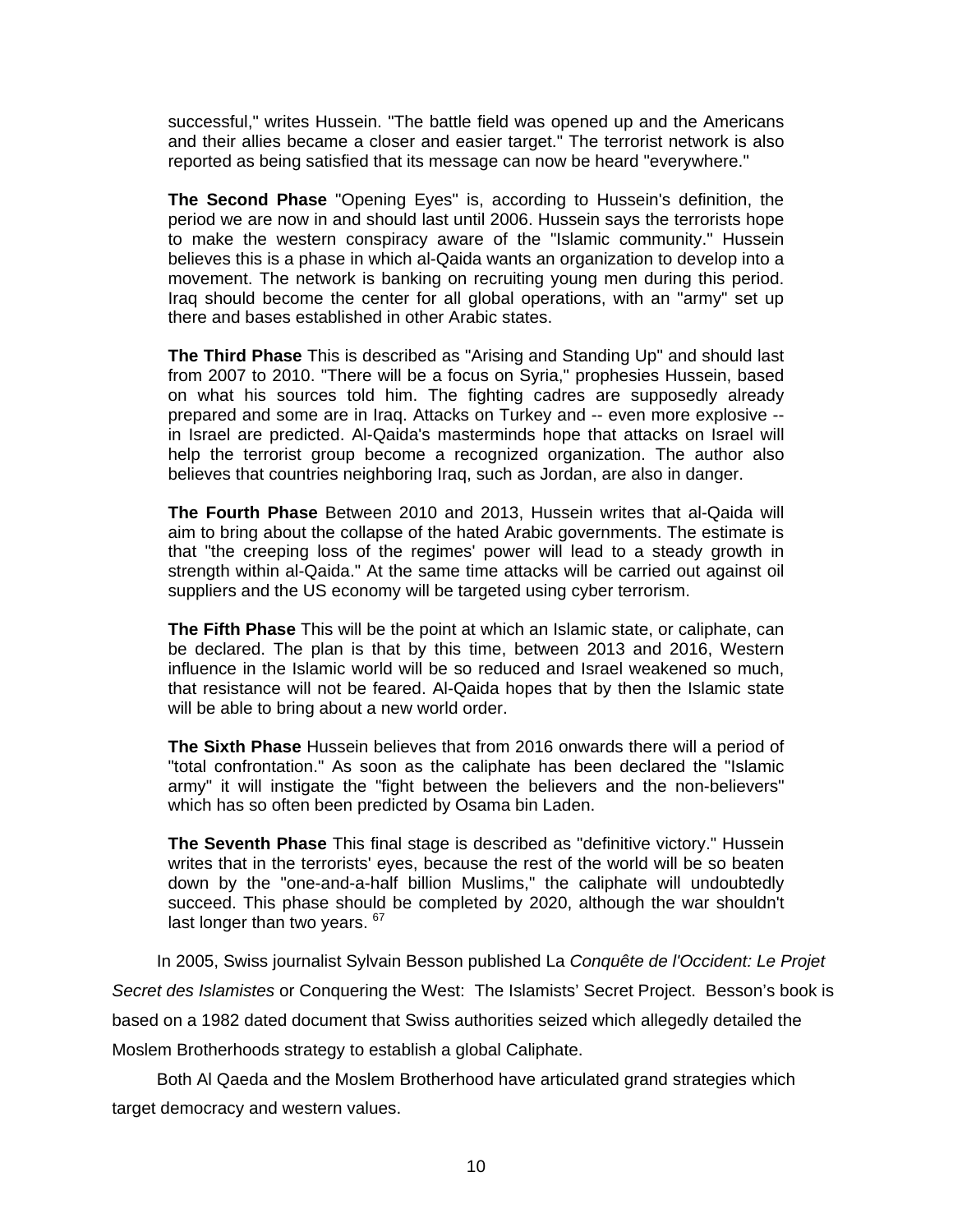### All Muslims are not Jihadists

### Define Jihad

The Arabic word jihad's literal translation is struggle. Many Muslims consider jihad to be an internal struggle to become a better person and more completely embrace the will of God and the tenants of the religion.

The literal translation of Mien Kampf, Adolf Hitler's manifesto, is "My Struggle." Another interpretation of jihad, more specifically jihad bis saif or jihad of the sword, is Holy War or Harb al moqadasa. There are two varieties of jihad bis saif: war in defense of Muslim lands (protect the house of peace or Dar al Islam) and conquer the non-Muslim world (the house of war or Dar al Harb.) for Allah.<sup>68</sup> Harabah is the Arabic word for war of intimidation. Some consider harabah to better describe radical Islamists' efforts against the west than jihad. The media's, including Arab language and western television, use of jihad rather than harabah may lend legitimacy to radical Islamist efforts in the eyes of more moderate sections of the Islamic world.

# What's Going on

Most Muslim people do not advocate violent extremist ideology. Some experts estimate the world's Muslim population at approximately one billion, two hundred million people. These same experts estimate the percentage that is sympathetic to Muslim extremists at around ten to fifteen percent, which is still a very large number. They believe the percentage of Muslims who don't actively espouse extremist ideology but hold anti-American and anti-Zionist beliefs to be significantly higher.<sup>69</sup>

The 2006 Pew Global Attitude Survey shows that average citizens in predominantly Muslim countries have a perspective very different from the west. Overwhelmingly, they attribute negative characteristics to westerners at much higher percentages than do Muslims living in western countries. The percentage of negative perceptions held by Muslims living in predominantly Muslim countries dwarfs the percentage of negative perceptions that westerners hold of Muslims.<sup>70</sup> This phenomenon could be the result of steady diet of propaganda and imbalanced media. One possible conclusion is that the extremists are wining the information campaign and are shifting the definition of moderate towards an extreme view. This difference in perception of cultures makes it difficult to universally apply a definition of extremist.

Factors other than definitions make it difficult to identify extremists. A universal greeting within the Arab world is: "Salaam alekieum", or in English: "Peace be upon you." Verse 25:63 of the Quran says "The faithful slaves of the Beneficent One are they who walk upon the earth modestly and when the foolish ones address them, answer "Peace.""<sup>71</sup> Another translation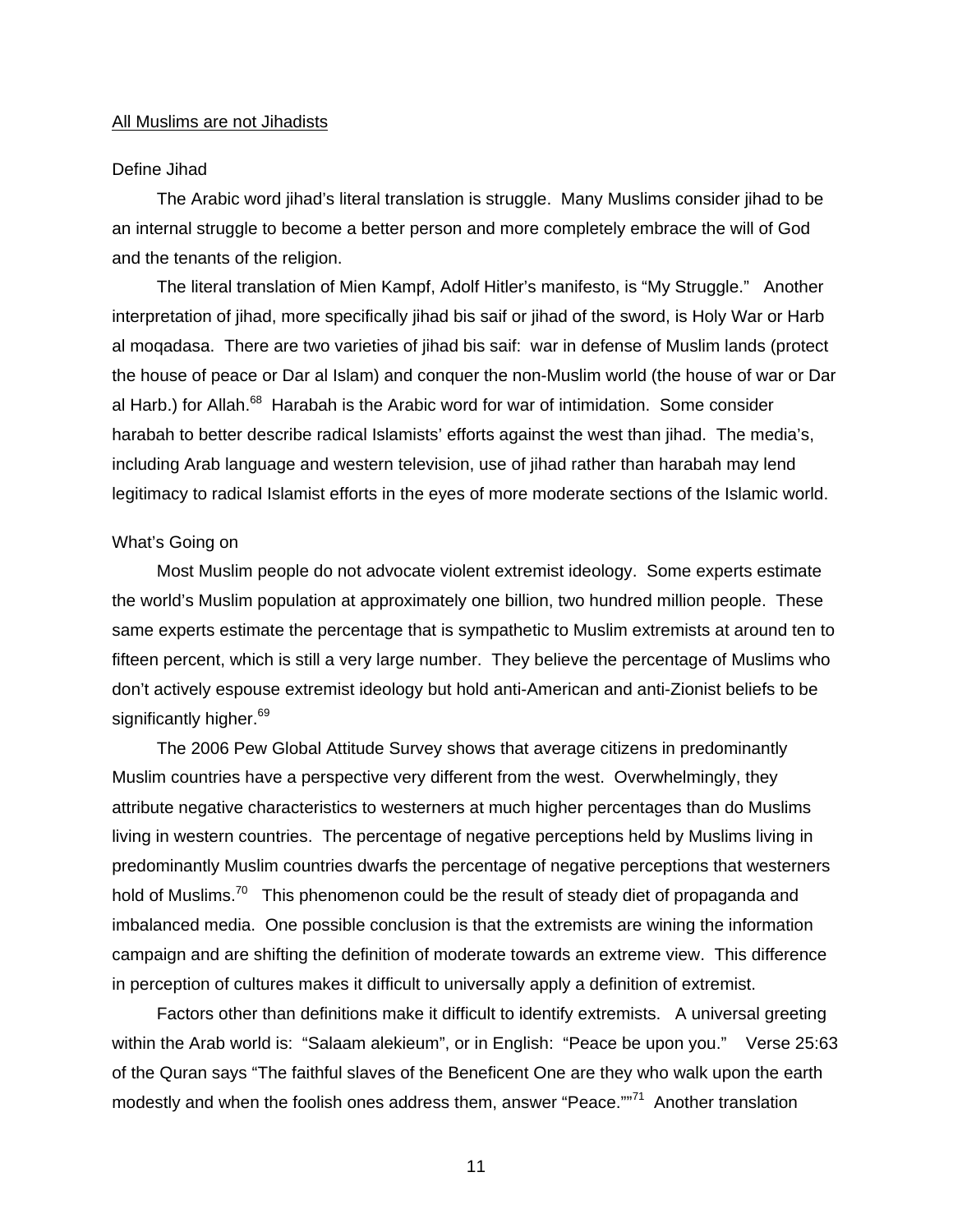yields "The true followers of the Benevolent are those who walk the earth in humility and when the ignorant address them, say "Peace"".<sup>72</sup> Or "The true servants of the Merciful are those who walk humbly on the earth and when ignorant people behave insolently towards them, say "Peace to you.""<sup>73</sup> People other than Islamist extremists must differentiate between people who use the traditional greeting genuinely, and those who use it as part of an information operation. The three translations show varying degrees of hostility to non-believers.

Many extremists claim to be moderate. Anjem Chouday al-Muhajiroun, head of the London's Society of Muslim Lawyers, claimed to be the first to condemn the September 11 terrorist attacks as illegitimate during western media coverage. Yet to a predominantly Muslim audience he lauded the "magnificent nineteen."<sup>74</sup> The deceptive nature of some extremists makes identifying and appropriately dealing with them more challenging.

Abd al Hamid al Ansari, former dean of the Islamic Law School at University of Qatar considers media content which advocates hate and violence to encourage extremism and violence in those who view it and recognizes the prevalence of hateful content in Arab language satellite television news.<sup>75</sup> If these broadcasts are the predominant news source many people, al Ansari's statement lends credence to the theory of perspectives shifting towards the extreme.

Access to television, radio, and cheap paperback versions of the Quran in numerous languages contribute to fragmenting religious authority. The meaning of scripture no longer needs to be interpreted by religious authorities but lies in the eye of the beholder. With direct access, many Muslims do not feel compelled to defer to religious scholars.<sup>76</sup>

Many Muslims do not speak Arabic and some Muslim populations experience low literacy rates. Islamic scholars have translated the Quran into many languages. Some current scholars of Islam estimate that many Muslims are only minimally familiar with specific verses of the Quran. They only memorized enough Arabic to recite the obligatory daily prayers and do not understand the meanings of the Arabic words. $<sup>77</sup>$ </sup>

Between the possible subtleties in translation and a large number of illiterate people relying on an oral rendition, diverse interpretations of the Quran and Haddiths exist.

The diverse interpretations coupled with the absence of a universally accepted religious authority make it easier for radicals to claim legitimacy while ignoring historical and literary context. Radical Islamists exploit fragmented religious authority to justify their actions and wrap themselves in a theological flag. These opportunists literally interpret select passages of the Quran to justify their actions and recruit and manipulate others.<sup>78</sup>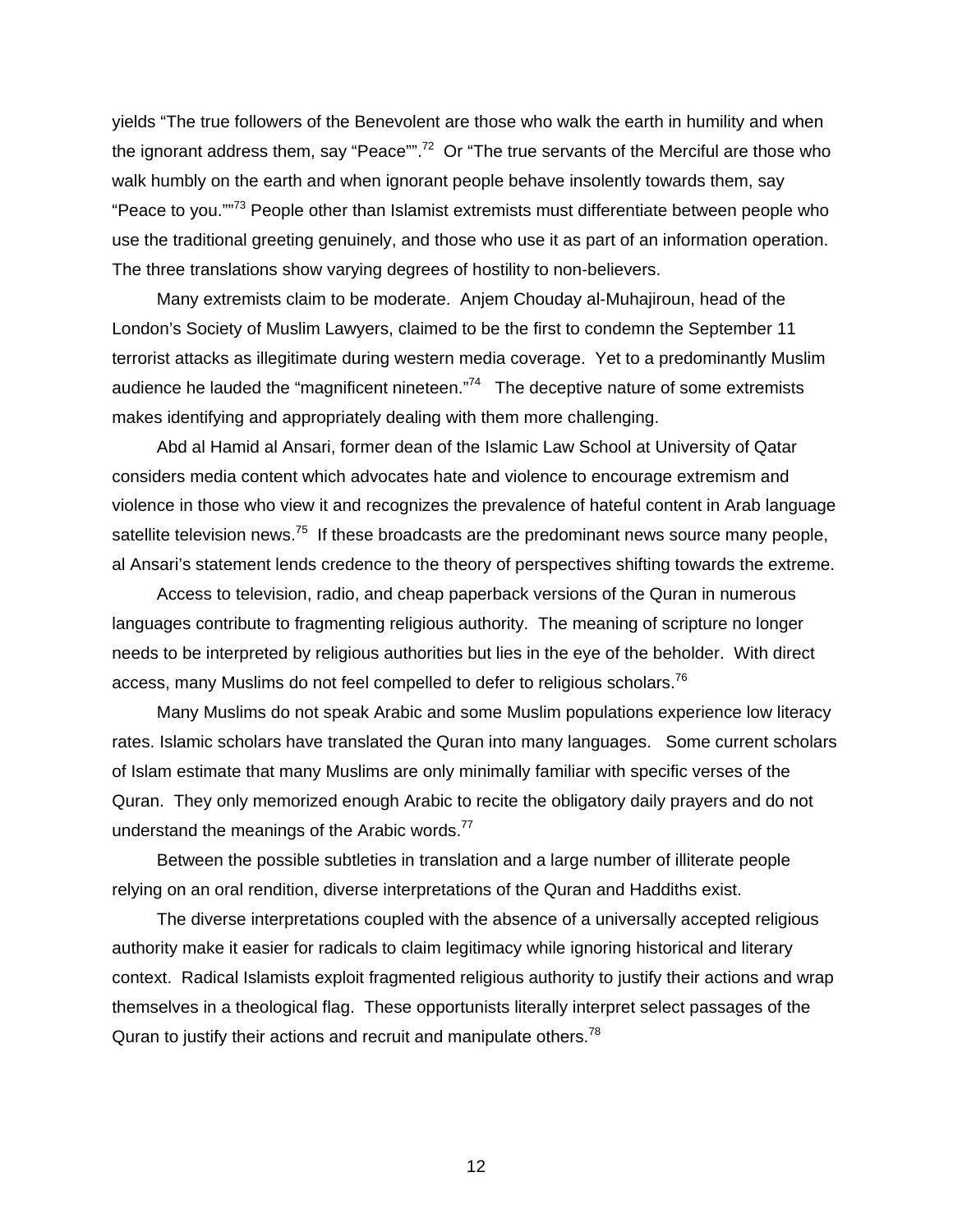In summary, the absence of universal definitions of moderate and extremist, a shifting perspective resulting from slanted media and the propagation of fragmented religious authority enable what the west considers to be extremist to gain legitimacy in the Muslim world.

Nazi Ideology Matches Islamist Fascist Ideology.



Figure 1: 1938 Germany<sup>79</sup>



Figure 2:  $2002$  Egypt $^{80}$ 

Observers can draw numerous parallels between the German fascist movement and those of the radical Islamists in both ideology and actions. Figures 1 and 2 may have been drawn sixty eight years apart but both result from similar ideology. The principal difference between Islamic Fascists and those fascists many consider more traditional is that Islamic Fascists are not reacting to a malfunctioning democracy in their homeland.<sup>81</sup> The German fascist practice of relegating heterogeneous elements of society to second class status parrots the Quranic axiom that allowed non-Muslim people of the book to exist in Muslim society as long as they paid additional taxes and accepted their subservient role. The concept of a greater Germany seems analogous to Pan-Arabism. The previously mentioned German fascists who hadn't read their leader's manifesto and were unfamiliar with their movement's doctrine seem similar to the Muslims who haven't read much of the Quran mentioned earlier. On September 30, 2005, the Danish newspaper Morgenavisen Jyllands-Posten published a series of political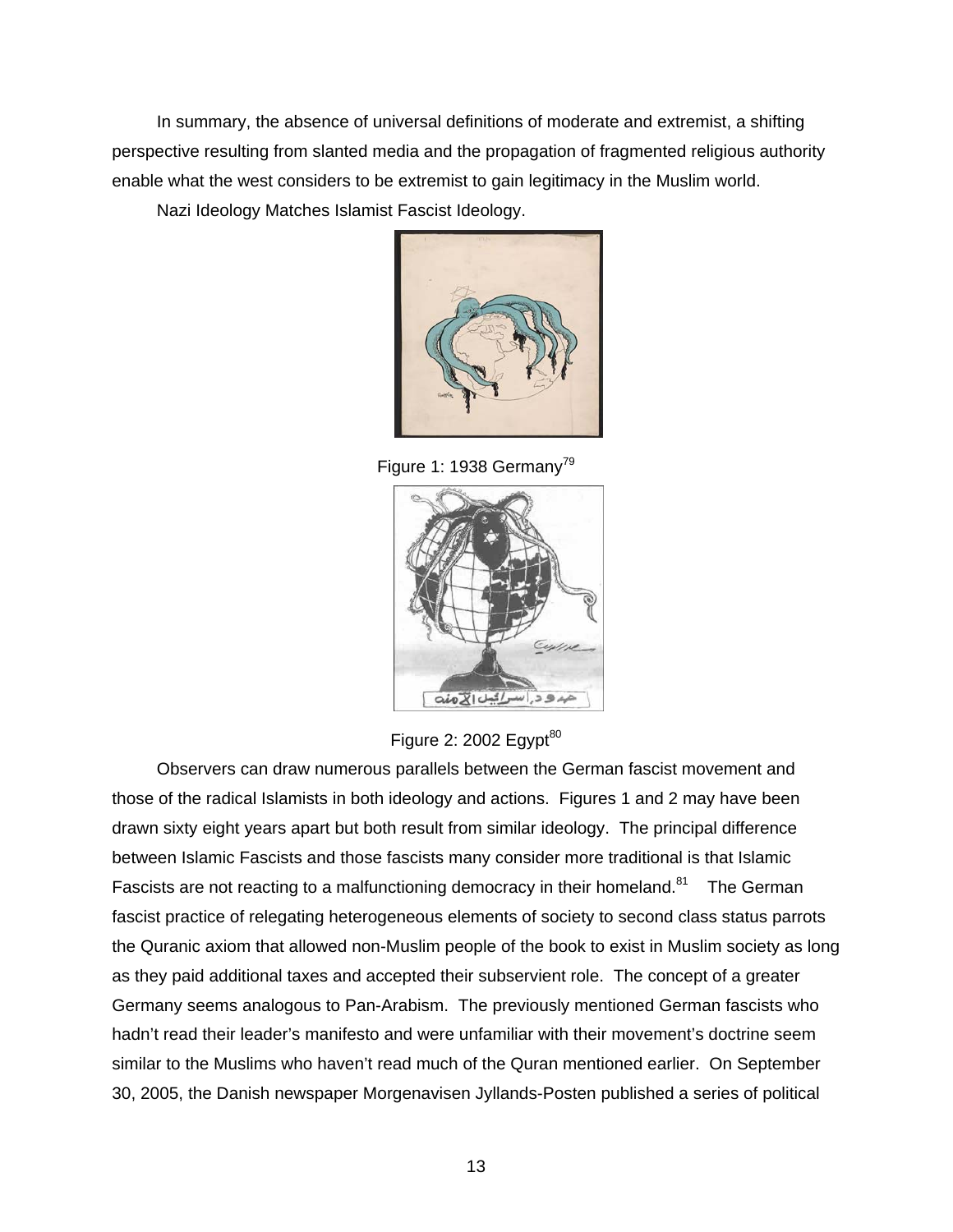cartoons which satirized radical Islamists. In October 2005, violent demonstrations erupted across the Muslim world including Islamic enclaves in western cities.<sup>82</sup> The 2005 protests of the Danish cartoons seem reminiscent of the 1933 demonstrations against "un-German" art and literature.

Today's fascists pose an even greater threat than those of a bygone era because they enjoy a significantly larger population and have access to great resources. Another advantage Islamist extremists have over the German fascists is their basic motivation. The German fascists appealed to nationalism. Today's Islamic fascists claim to be on a divinely inspired mission which mandates all believers to participate.

# **Conclusion**

Islamist fascists do not present a monolithic threat. If western civilization ignores the growing threat, it will only increase its capability and popular support. Islamic fascists' history and ideology are intertwined with the fascists who plunged the globe into World War II. Islamic fascists are at least as committed to defeating western democracy. Many of today's radical Islamists can trace their movements' ideology back to al-Banna and al-Husayni and their affinity for German fascists. One of the biggest variables is the world's roughly one billion person Muslim population which has not committed to extremism or western type democracy. Which ever movement obtains their support will possess a huge advantage in this conflict. Islamic fascists' threat is real and if western civilization is to succeed, it must recognize the threat's existence and take action to survive.

# **Endnotes**

1 Peter Meier, producer, *Obsession: Radical Islam's War Against the West* , 2006 DVD

<sup>2</sup> John Abizaid available from http://ioforum.harvard.edu:8080/ramgen/ fr20061117abizaid.rm accessed on 12 Dec 2006

<sup>3</sup> J.D. Henderson "Officers Need Good Judgment" available from http://www.inteldump.com/posts/1164070286.shtml accessed on 17 Dec 2006.

<sup>4</sup> Jose Maria Aznar "Seven Thesis on Today's Terrorism" (Washington DC: Georgetown University, 21 Sep 2004), available from http://www3.georgetown.edu/president/aznar/ inauguraladdress.html accessed on 29 Aug 2006

# 5 Aznar

6 Michael Mann *Fascists*. Cambridge University Press, Cambridge UK 2004, 5.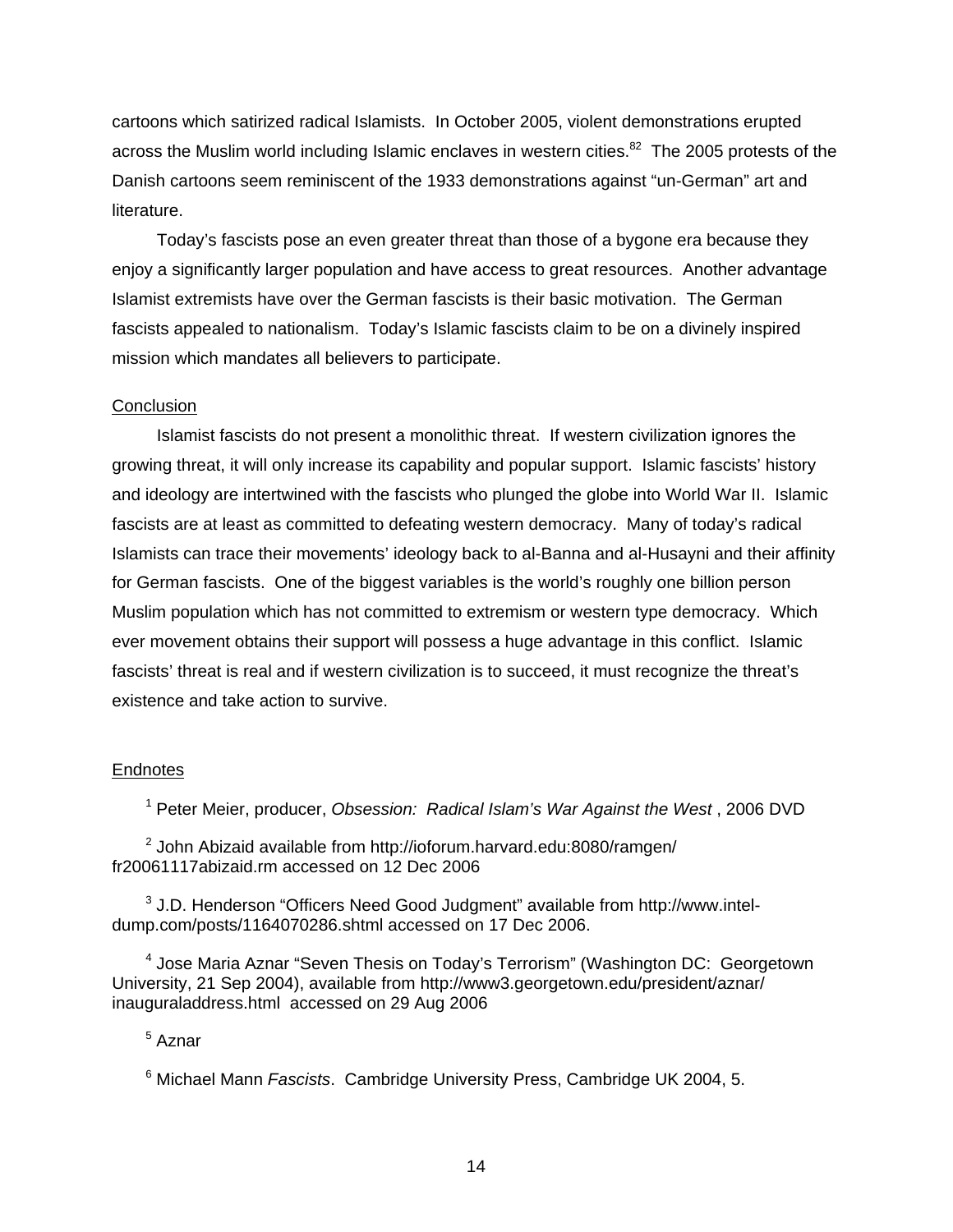7 Mann, 139.

 $^8$  Mann, 151.

<sup>9</sup> Mann, 141.

10 Mann, 148.

 $11$  Mann, 152.

 $12$  Mann, 171.

13 George Blum *The Rise of Fascism in Europe*. Greenwood Press Westport CT 1998, 43.

14 Robert Paxton *Anatomy of Fascism*. (New York, NY: Albert A. Knopf, 2004), 220.

15 http://en.wikipedia.org/wiki/Mufti accessed 11 Dec 2006

16 Phillip Mattar *Mufti of Jerusalem* (New York, NY: Columbia Press, 1988), 3.

 $17$  Mattar, 8.

<sup>18</sup> John McTague "The British Military Administration in Palestine 1917 to 1920" Journal of Palestine Studies 1978 University of California Press Berkeley, CA available from http://www.jstor.org/view/0377919x/di009588/00p0005b/12?frame=noframe&userid= 9063080a@carlisle.army.mil/01cc99331600501b512bf&dpi=3&config=jstor accessed 09 Jan 07

 $19$  Mattar, 6.

 $20$  Mattar, 19.

 $21$  Mattar, 11.

 $22$  Mattar, 12.

23 John Roy Carlson, *Cairo to Damascus* (New York, NY: Alfred A. Kopf, 1951), 92.

 $24$  Mattar, 101.

 $25$  Carlson, 416.

 $26$  Carlson, 111.

 $27$  Carlson, 112.

 $28$  Carlson, 423.

 $29$  Carl Savich, "Islam Under the Swastika" 2001, available from http://www.rastko.org.yu/ rastko-bl/istorija/kcsavic/csavich-islam\_e.html, accessed on 19 Feb 2007.

 $30$  Carlson, 408.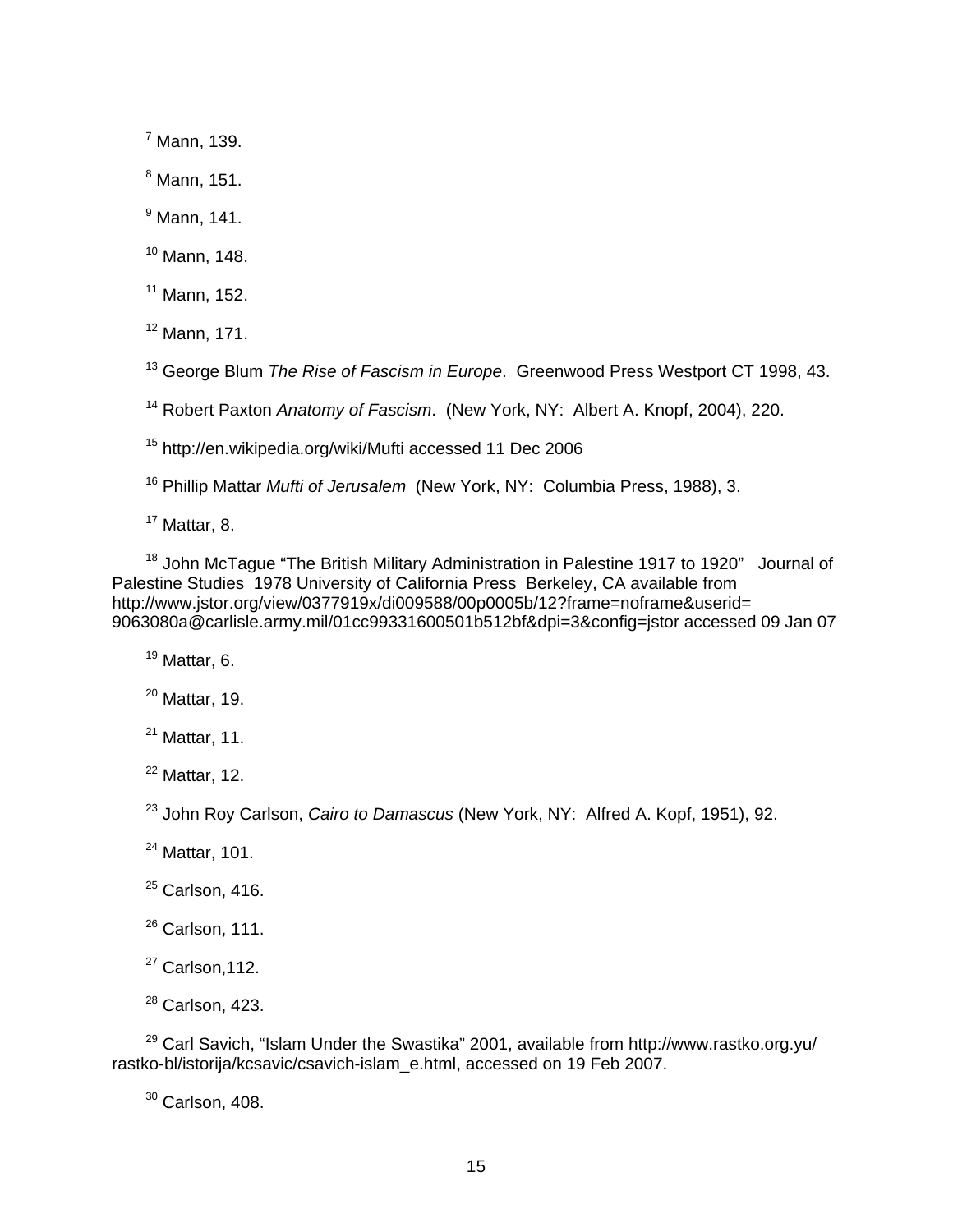$31$  Carlson, 411.

<sup>32</sup> Noreen S. Ahmed-Ullah, Sam Roe and Laurie Cohen A rare look at secretive Brotherhood in America. http://www.chicagotribune.com/news/local/chi-0409190261sep19,1,3947993.story?coll=chi-news-hed&ctrack=1&cset=true

<sup>33</sup> Ron Leshem and Amit Cohen "Islamic Terror: A History of the Moslem Brotherhood" Available from http://www.jdl.org/enemies/islam/muslim\_brotherhood.shtml accessed 17 Dec 2006.

34 T.P. Schwartz-Barcott, *War Terror & Peace in the Qu'ran and in Islam: Insights for Military & Government Leaders.* (Carlisle, PA: Army War College FoundationPress, 2004), 3.

<sup>35</sup> Adam Parfey, ed. Extreme Islam: Anti-American Propaganda of Muslim Fundamentalism. (Los Angeles, CA: Feral House, 2001) 75.

36 Parfey, 76.

<sup>37</sup> Marc Erikson, "Islamism, Fascism and Terrorism" Asia Times Online 05 Nov 2002 available from http://www.atimes.com /atimes/Middle\_East/DK08Ak03.html accessed 03 Jan 2007.

38 Carlson, 97?

 $39$  Carlson, 92.

<sup>40</sup> Leshem and Cohen.

41 Leshem & Cohen.

<sup>42</sup> Carlson, 110.

 $43$  Carlson, 117.

44 Ahmed-Ullah, Roe & Cohen

45 Robert Siegel, "Sayyid Qutb's America" (NPR All Things Considered, 6 May 2003) Available from http://www.npr.org/templates/story/story.php?storyId=1253796, accessed on 20 Feb 2007.

<sup>46</sup> Zafar Bangash, "Remembering Sayyid Qutb, an Islamic Intellectual and Leader of Rare Insight and Integrity." (Muslim Media, 1 Sep 1999) Available from http://www.youngmuslims.ca /online\_library /books/ milestones/remember.asp, accessed on 20 February 2007.

47 Lawrence Wright, "The Man Behind Bin Laden" (The New Yorker online, 16 Sep 2002) Available from: http://www.mafhoum.com/press6/175C33.htm accessed 18 Dec 2006.

<sup>48</sup> Wright.

<sup>49</sup> Wright.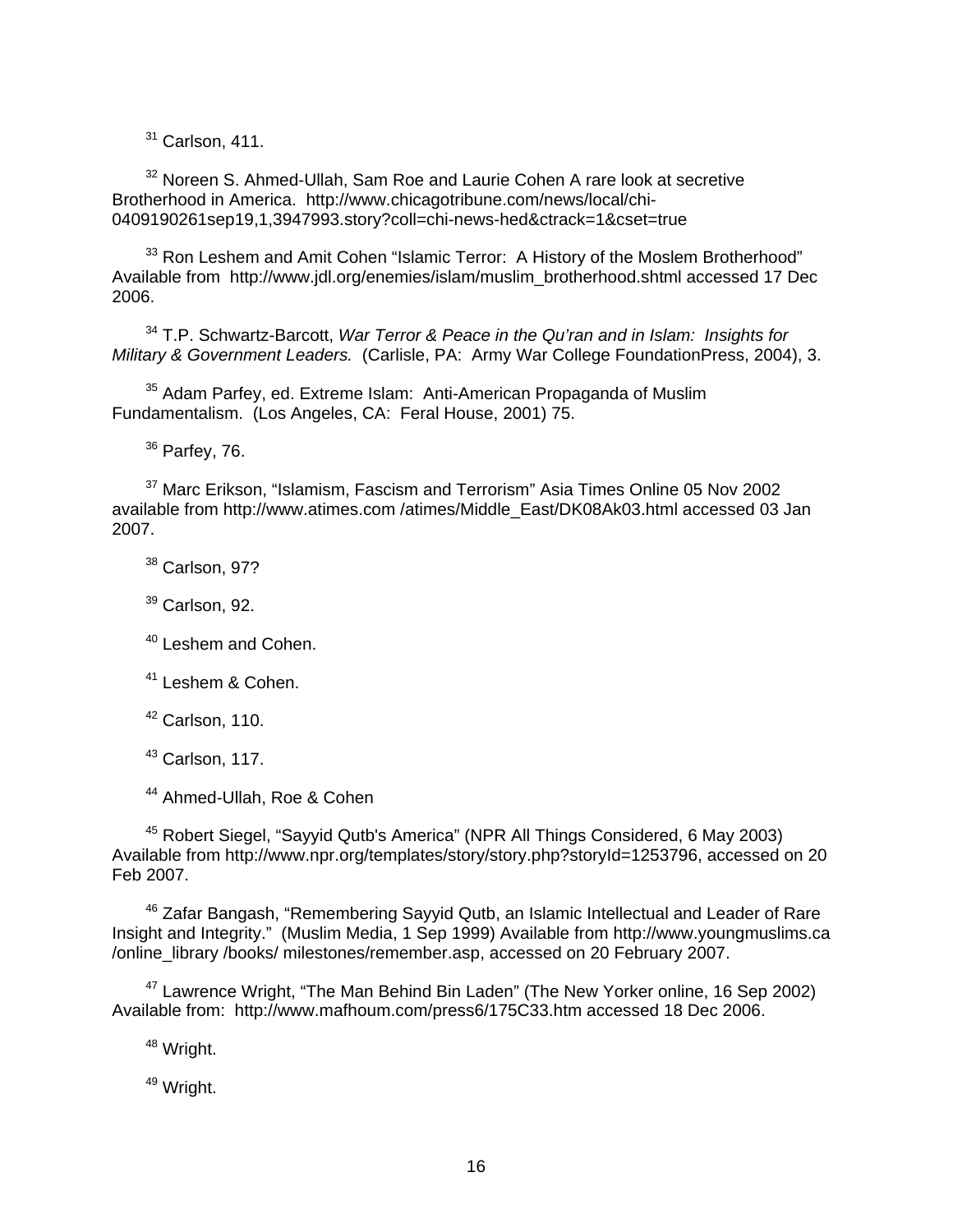50 Wright.

51 Peter Bergen, *Holy War Inc: Inside the Secret World of Osama bin Laden*, (New York, NY: Free Press, 2001), 58.

52 John Pike "Al-Qa'ida (The Base)." (Federation of American Scientists, 12 Oct 2005) Available from http://www.fas.org/irp/world/para/ladin.htm**.** Accessed on 20 Feb 2005**.**

 $<sup>53</sup>$  Bergen, 47.</sup>

54 Bergen, 50.

<sup>55</sup> John Jandora Osama bin Laden's Global Jihad Myth and Movement. Military Review, November-December 2006 page 42.

 $56$  Jandora, 43.

57 Bergen, 78.

58 Usama Bin Laden, 1996 Fatwa available from http://www.pbs.org/newshour/terrorism/ international/fatwa\_1996.html accessed 07 Nov 2006.

59 Bin Laden.

<sup>60</sup> Bin Laden.

 $61$  Abu Mus'ab al-Zargawi, Letter to Usama bin Laden 0402 2004 available from http://www.globalsecurity.org/military/world/para/zarqawi.htm accessed 11 Dec 2006.

 $62$  Bin Laden.

<sup>63</sup> Schwartz-Barcott, 47.

<sup>64</sup> Schwartz-Barcott, 77.

 $65$  James Embrey, email message to author 13 Feb 2007.

<sup>66</sup> Jawad Hashim, Shakir Al-Nabulsi, Lafir Lakhdar, Letter to UN Security Council 8 Nov 2004 available from http://www.memri.org/bin/articles.cgi?Area=sd&ID=SP81204 accessed 17 Dec 2006.

<sup>67</sup> Yassin Musharbash, "What AI Qaeda Really Wants" available from http://www.spiegel.de/international/0,1518,369448,00.html accessed 03 Jan 2007.

<sup>68</sup> Schwartz-Barcott 149.

<sup>69</sup> Meier.

70 Pew Global Attitudes Project, Pew Research Center 22 Jun 2006

71 Schwartz-Barcott, 43.